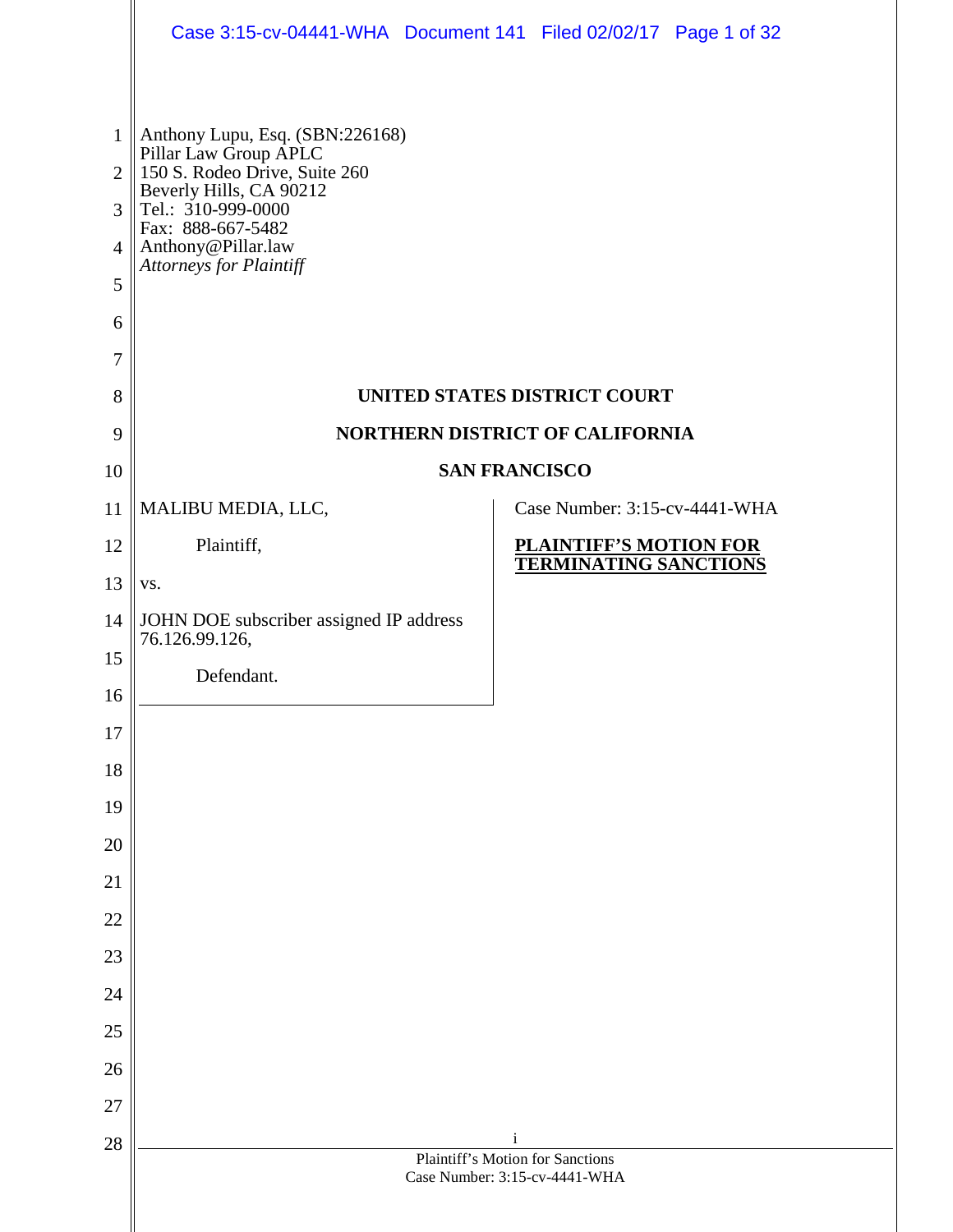# Case 3:15-cv-04441-WHA Document 141 Filed 02/02/17 Page 2 of 32

1

## **TABLE OF CONTENTS**

| $\overline{2}$ | I.        |                                                                                            |
|----------------|-----------|--------------------------------------------------------------------------------------------|
| 3              | Π.        | PERIOD OF INFRINGEMENT, AND DATE DEFENDANT WAS NOTIFIED OF SUIT 2                          |
| $\overline{4}$ | Ш.        | HARD DRIVES PRODUCED BY DEFENDANT - DEFENDANT INSTALLED AND USED                           |
| 5              |           |                                                                                            |
| 6              | A.        | Plaintiff Requested Production and Identification of Defendant's Hard Drives and           |
| 7              |           | Computers Used In His Home For the Preceding Three Years; Defendant initially solely       |
| 8              |           | identified one computer device, an AMD A8-3870 and solely turned over one "Solid State"    |
| 9              |           |                                                                                            |
| 10             | <b>B.</b> | Defendant produced a "Solid State Drive," but had used CCleaner on it multiple times after |
| 11             |           | learning of the lawsuit in November 2015 and before production of the drive in April 2016. |
| 12             |           |                                                                                            |
| 13             | C.        | After Being Notified that Plaintiff was Aware Defendant had more Hard Drives, Defendant    |
| 14             |           | Produced an Additional Hard Drive (the "250 GB Western Digital Hard Drive"), Which         |
| 15             |           |                                                                                            |
| 16             | D.        | After Plaintiff Served Its Expert Report, Establishing that Defendant Had Not Fully Turned |
| 17             |           | Over His Computer Devices and Hard Drives, Defendant Produced Additional Hard drives,      |
| 18             |           | including Two (2) Hard Drives ("250 GB Samsung Evo" and "First 120GB Patriot") That        |
| 19             |           |                                                                                            |
| 20             | Е.        | Defendant's Expert, Michael Yasumoto Will Not Rebut Any of Paige's Conclusions             |
| 21             |           |                                                                                            |
| 22             | IV.       | HARD DRIVES AND COMPUTER DEVICES THAT DEFENDANT WHOLLY FAILED                              |
| 23             |           |                                                                                            |
| 24             | А.        | Defendant Failed to Produce at Least Two (2) Additional Hard Drives Which Defendant        |
| 25             |           | Admitted Were in Use During the Period of Infringement – the "Western Digital 1 TB Hard    |
| 26             |           |                                                                                            |
| 27             |           |                                                                                            |
| 28             |           | $\overline{\mathbf{1}}$<br>Plaintiff's Motion for Sanctions                                |
|                |           | Case Number: 3:15-cv-4441-WHA                                                              |
|                |           |                                                                                            |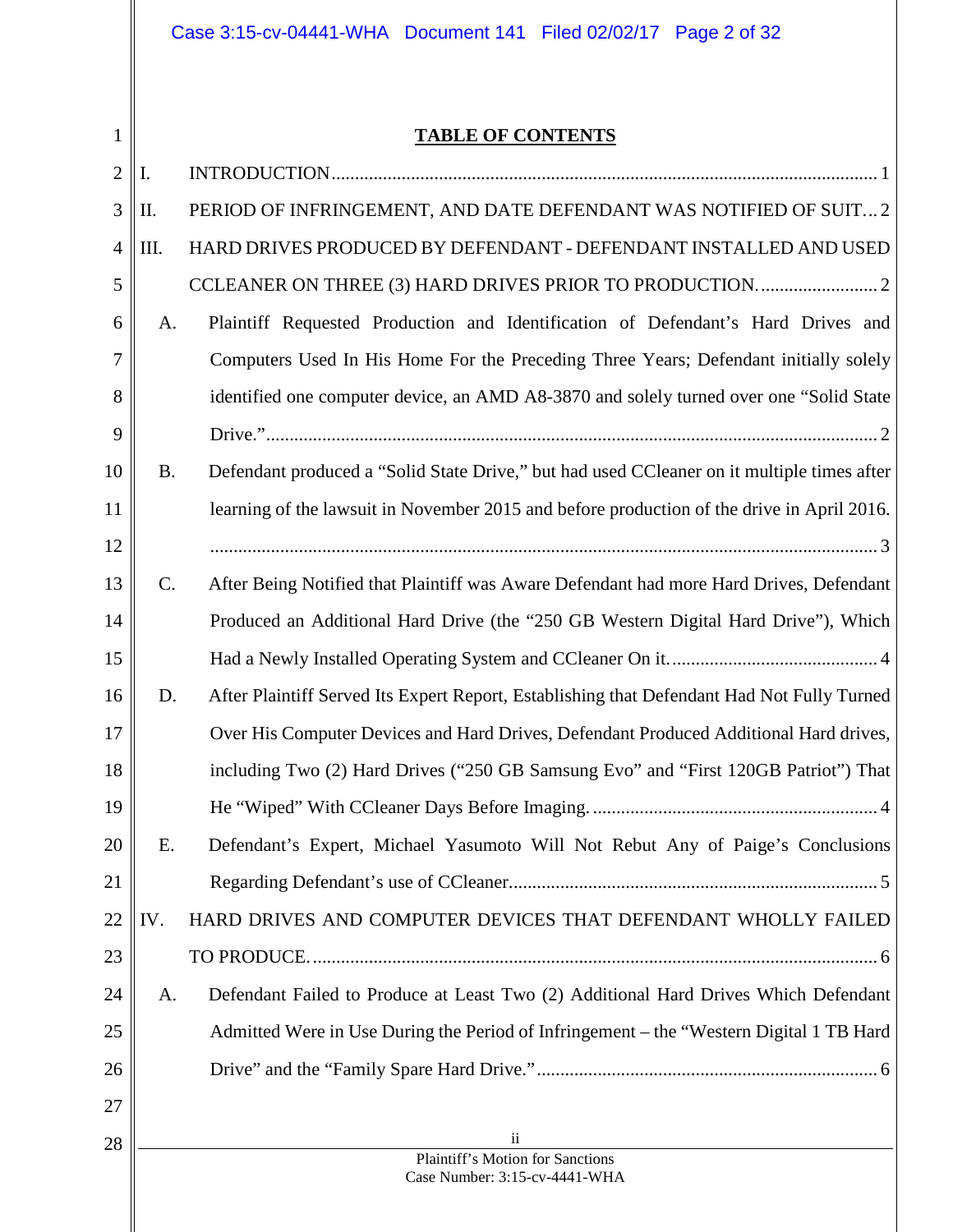| 1              | <b>B.</b>      | Paige Concluded in His Expert Reports That Three (3) Additional Computer Devices Were     |
|----------------|----------------|-------------------------------------------------------------------------------------------|
| $\overline{2}$ |                |                                                                                           |
| 3              | $C_{\cdot}$    | Defendant failed to turn over any of the hard drives that were used in his "Corsair 350D" |
| $\overline{4}$ |                |                                                                                           |
| 5              | V.             | DEFENDANT REPEATEDLY COMMITTED PERJURY IN THIS CASE.  8                                   |
| 6              | A.             | Defendant Committed Perjury About the Number of Computer Devices Used In His Home         |
| 7              |                |                                                                                           |
| 8              | <b>B.</b>      | Defendant Committed Perjury About the Number of Hard Drives Used in His Home During       |
| 9              |                | the Preceding Three Years. Deposition Established that Defendant Had At Least Eight (8)   |
| 10             |                | Hard Drives In Use from 2013 to 2015. However, None of the Hard Drives Were               |
| 11             |                | Referenced in Defendant's Responses to First Set of Interrogatories, Nor Turned Over 9    |
| 12             | $\mathbf{C}$ . |                                                                                           |
| 13             | D.             | Defendant Committed Perjury in this Case by Falsely Representing that he Did Not View     |
| 14             |                |                                                                                           |
| 15             | Е.             | Defendant Committed Perjury at Deposition When He Falsely Stated that he Was Unable to    |
| 16             |                |                                                                                           |
| 17             | F.             | Defendant Committed Perjury In This Case By Falsely Representing That His Corsair 350D    |
| 18             |                |                                                                                           |
| 19             | VI.            | DEFENDANT PRODUCED AN INACCURATE AND POSSIBLY ALTERED VERSION                             |
| 20             |                |                                                                                           |
| 21             | VII.           |                                                                                           |
| 22             |                |                                                                                           |
| 23             | A.             | Defendant Intentionally Spoiled At Lease Four (4) of His Computer Device Hard Drives 17   |
| 24             |                | Defendant Had Control of and a Duty to Preserve the Hard Drives  17<br>1.                 |
| 25             |                | 2.                                                                                        |
| 26             |                | 3.<br>Defendant Computer Hard Drives are Material and Relevant to this Lawsuit 21         |
| 27             |                |                                                                                           |
| 28             |                | iii<br>Plaintiff's Motion for Sanctions                                                   |
|                |                | Case Number: 3:15-cv-4441-WHA                                                             |
|                |                |                                                                                           |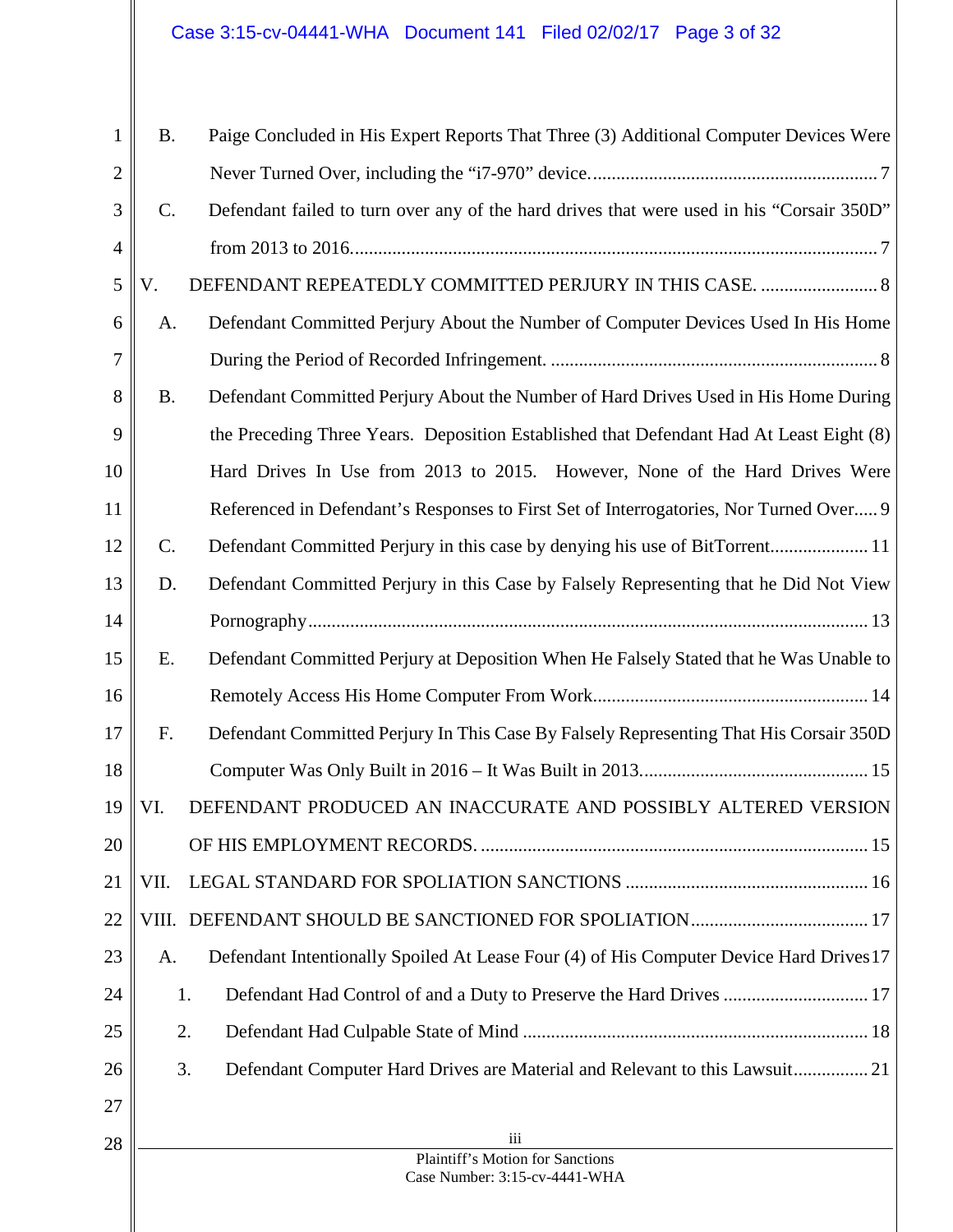# Case 3:15-cv-04441-WHA Document 141 Filed 02/02/17 Page 4 of 32

| 1              | <b>B.</b> | Defendant Should be Sanctioned for Withholding Hard Drives and Producing Inaccurate |
|----------------|-----------|-------------------------------------------------------------------------------------|
| $\overline{c}$ |           |                                                                                     |
| 3              | C.        |                                                                                     |
| 4              | IX.       | DEFENDANT SHOULD BE SANCTIONED UNDER RULE 26(E) AND RULE 37 23                      |
| 5              | X.        | GIVEN THE EGREGIOUS NATURE OF DEFENDANT'S ACTIONS, JUSTICE MERITS                   |
| 6              |           |                                                                                     |
|                |           |                                                                                     |
| 7              | XI.       |                                                                                     |
| 8              |           |                                                                                     |
| 9              |           |                                                                                     |
| 10             |           |                                                                                     |
| 11             |           |                                                                                     |
| 12             |           |                                                                                     |
| 13             |           |                                                                                     |
| 14             |           |                                                                                     |
| 15             |           |                                                                                     |
| 16             |           |                                                                                     |
| 17             |           |                                                                                     |
| 18             |           |                                                                                     |
| 19             |           |                                                                                     |
| 20             |           |                                                                                     |
| 21             |           |                                                                                     |
| 22             |           |                                                                                     |
| 23             |           |                                                                                     |
| 24             |           |                                                                                     |
| 25             |           |                                                                                     |
| 26             |           |                                                                                     |
| 27             |           |                                                                                     |
| 28             |           | iv<br>Plaintiff's Motion for Sanctions                                              |
|                |           | Case Number: 3:15-cv-4441-WHA                                                       |
|                |           |                                                                                     |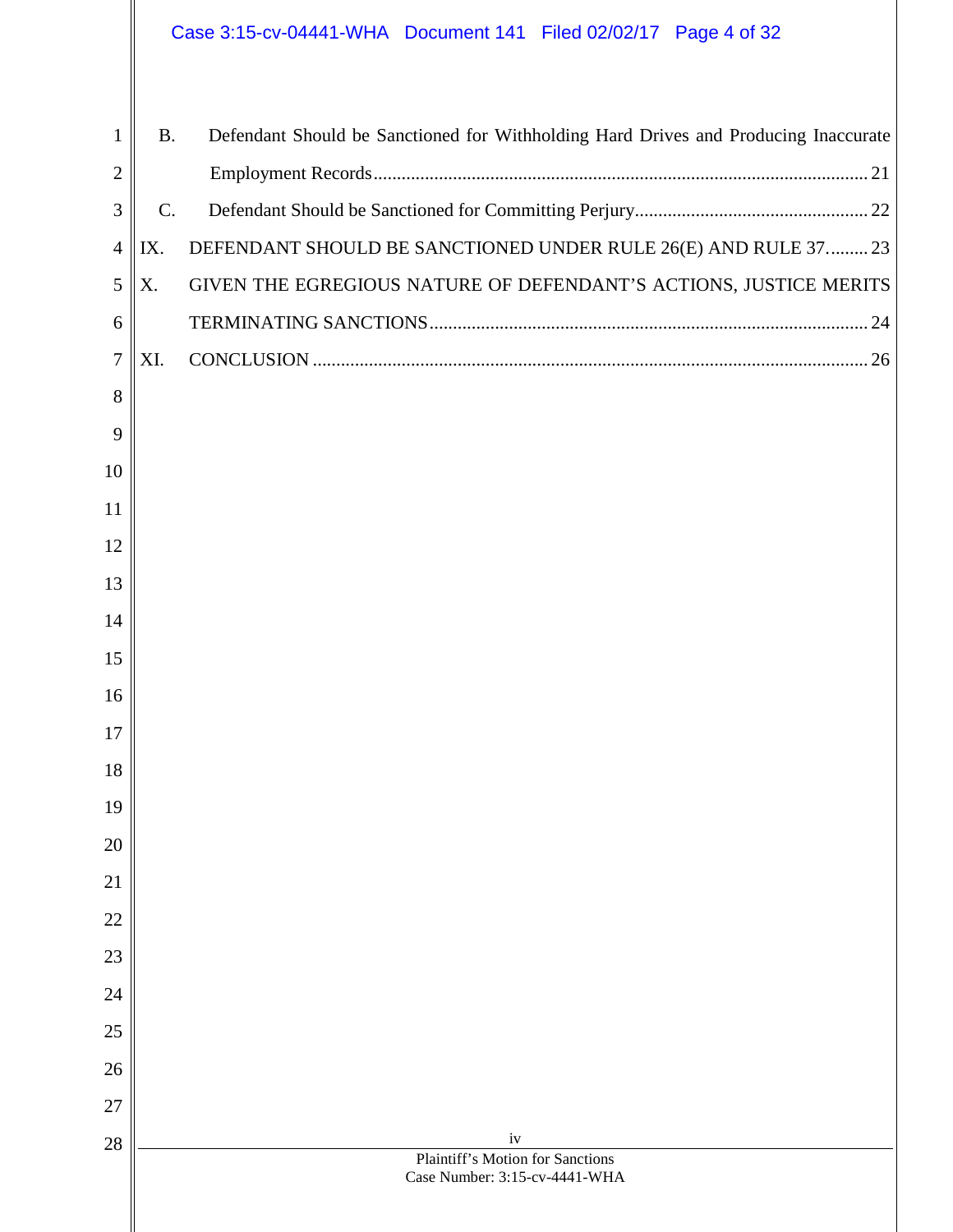|                | Case 3:15-cv-04441-WHA Document 141 Filed 02/02/17 Page 5 of 32                                                                                                                              |
|----------------|----------------------------------------------------------------------------------------------------------------------------------------------------------------------------------------------|
|                |                                                                                                                                                                                              |
| 1              | <b>TABLE OF AUTHORITIES</b>                                                                                                                                                                  |
| $\overline{2}$ |                                                                                                                                                                                              |
|                | <b>Cases</b>                                                                                                                                                                                 |
| 3              |                                                                                                                                                                                              |
| $\overline{4}$ | Anheuser-Busch, Inc. v. Natural Beverage Distribs., 69 F.3d 337, 348 (9th Cir. 1995)  24<br>Arnold v. County of El Dorado, 2012 U.S. Dist. LEXIS 112398 (E.D. Cal. Aug. 9, 2012)  22         |
| 5              | Bordegaray v. Cnty. of Santa Barbara, 2016 U.S. Dist. LEXIS 173754 (C.D. Cal. Dec. 13, 2016) 23<br>BWP Media USA Inc. v. Rich Kids Clothing Co., LLC, 2015 U.S. Dist. LEXIS 8034 (W.D. Wash. |
| 6              |                                                                                                                                                                                              |
| 7              | Chamberlain v. Les Schwab Tire Ctr. of Cal., Inc., 2012 U.S. Dist. LEXIS 171325 (E.D. Cal. Nov.                                                                                              |
| 8              |                                                                                                                                                                                              |
| 9              | Keithley v. Home Store.com, Inc., 2008 U.S. Dist. LEXIS 61741 (N.D. Cal. Aug. 12, 2008) 18                                                                                                   |
| 10             |                                                                                                                                                                                              |
| 11             | Olney v. Job.com, No. 1:12-cv-01724-LJO-SKO, 2014 U.S. Dist. LEXIS 152140 (E.D. Cal. Oct. 24,                                                                                                |
| 12             |                                                                                                                                                                                              |
| 13             | Realnetworks, Inc. v. DVD Copy Control Ass'n, 264 F.R.D. 517, 523 (N.D. Cal. 2009) 18<br>Reinsdorf v. Skechers U.S.A., Inc., 296 F.R.D. 604, 625–28 (C.D. Cal. 2013) 16, 17, 18, 21          |
| 14             | Slep-Tone Entm't Corp. v. Granito, 2014 U.S. Dist. LEXIS 2023 (D. Ariz. Jan. 7, 2014)  16, 21                                                                                                |
| 15             | UMG Recordings, Inc. v. Hummer Winblad Venture Partners, 462 F. Supp. 2d 1060, 1066 (N.D. Cal.                                                                                               |
| 16             |                                                                                                                                                                                              |
| 17             | Veolia Transp. Servs. v. Evanson, 2011 U.S. Dist. LEXIS 136544, 11 (D. Ariz. Nov. 28, 2011) 20                                                                                               |
| 18             | Zubulake v. UBS Warburg LLC ("Zubulake IV"), 220 F.R.D. 212, 216 (S.D.N.Y. 2003)                                                                                                             |
| 19             |                                                                                                                                                                                              |
| 20             | <b>Rules</b>                                                                                                                                                                                 |
| 21             |                                                                                                                                                                                              |
| 22             |                                                                                                                                                                                              |
| 23             |                                                                                                                                                                                              |
| 24             |                                                                                                                                                                                              |
| 25             |                                                                                                                                                                                              |
| 26             |                                                                                                                                                                                              |
| 27             |                                                                                                                                                                                              |
| 28             | V                                                                                                                                                                                            |
|                | <b>Plaintiff's Motion for Sanctions</b><br>Case Number: 3:15-cv-4441-WHA                                                                                                                     |
|                |                                                                                                                                                                                              |
|                |                                                                                                                                                                                              |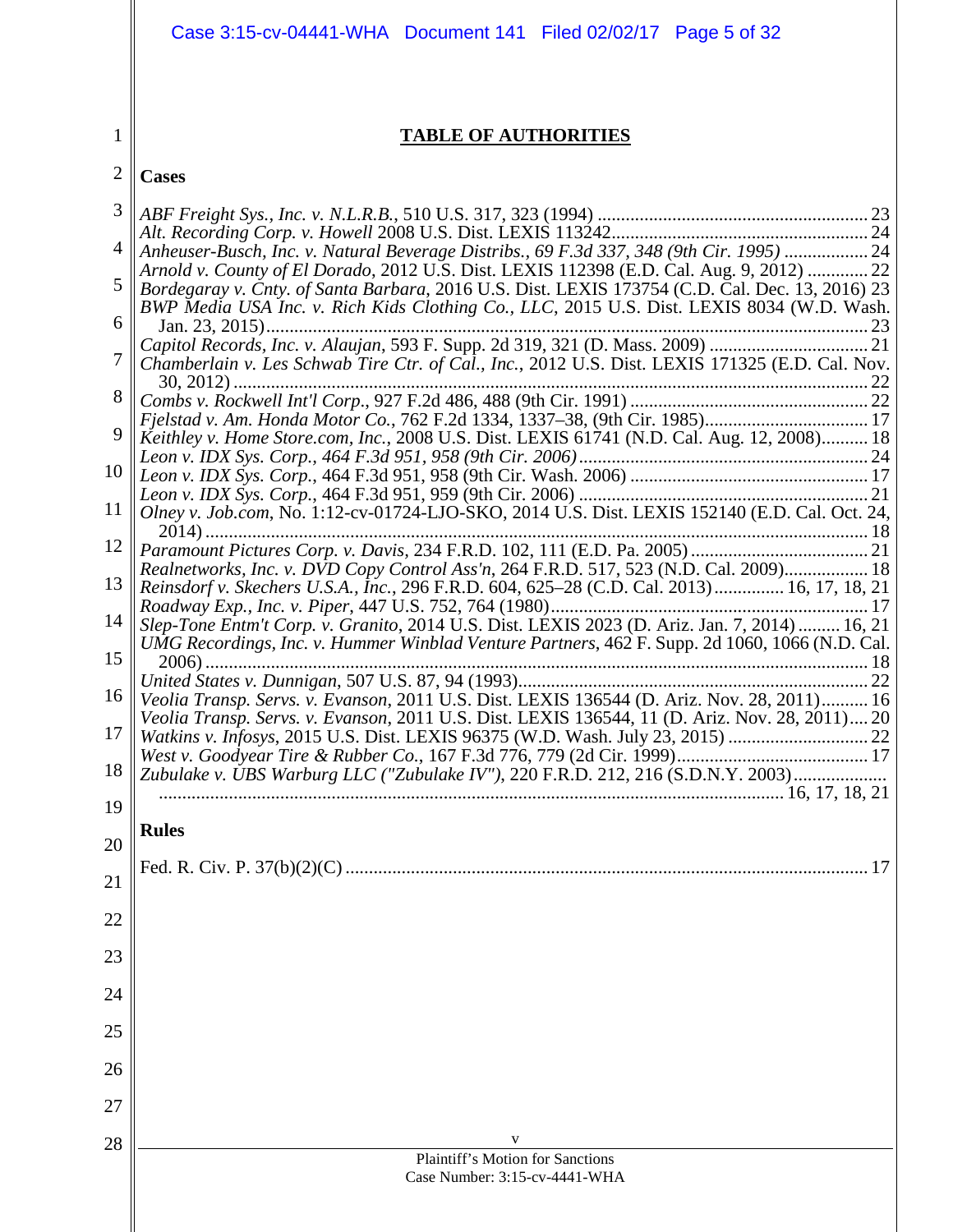#### <span id="page-5-0"></span>**I. INTRODUCTION**

1

2 3 4 5 6 7 8 9 When Defendant first received notice of the lawsuit, his first order of business was to destroy evidence. On December 10, 2015, shortly after lawsuit notifications, Defendant installed Windows 10 over one of his computer's operating system, and began the process of deleting files, using CCleaner multiple times over the next few months. He would follow the exact same pattern with at least three (3) additional hard drives, right up until November 2016, installing a new operating system and using CCleaner to wipe evidence from his hard drives. Virtually all of his file destructive acts occurred after he had retained counsel in late December 2015 and a forensic computer expert in late January 2016.

10 11 12 13 14 15 16 17 18 19 20 21 22 Defendant's second order of business was to conceal. Defendant stated under penalty of perjury in response to interrogatories that he had never used BitTorrent, did not watch pornography, and only had one computer device (which he did not often use). Forum posts told a different story. Defendant was a habitual BitTorrent user, who bragged about his brazen torrent use and pornography fixation. Forum posts (and expert computer forensics) also established that Defendant had multiple undisclosed hard drives and computers that had never been turned over, nor identified in the litigation. This included at least three (3) additional computer devices that were in use during the infringement period, and which to date, have never been turned over. And Defendant admitted during deposition (after being confronted with forum posts) hat he failed to turn over at least two (2) other hard drives which Defendant conceded were in use during the period of infringement. Defendant eventually stated that he also had at least eight (8) other hard drives in use from 2013 to 2015, but self-servingly claimed (without any corroborating support whatsoever) that he got rid of or disposed of all of the hard drives, with most of the disposals occurring in August 2015 or October 2015.

23 24 25 26 27 Defendant's destruction of evidence, concealment of his hard drives, and false statement in written discovery responses is not the extent of Defendant's bad acts and perjury. Instead of coming clean during deposition, Defendant continued to commit perjury. Defendant testified that he had a Corsair 350D, and specifically denied that it operational from 2013 to 2016. However, forum posts belied his claim – he proudly displayed and posted pictures of the Corsair 350D in forum postings in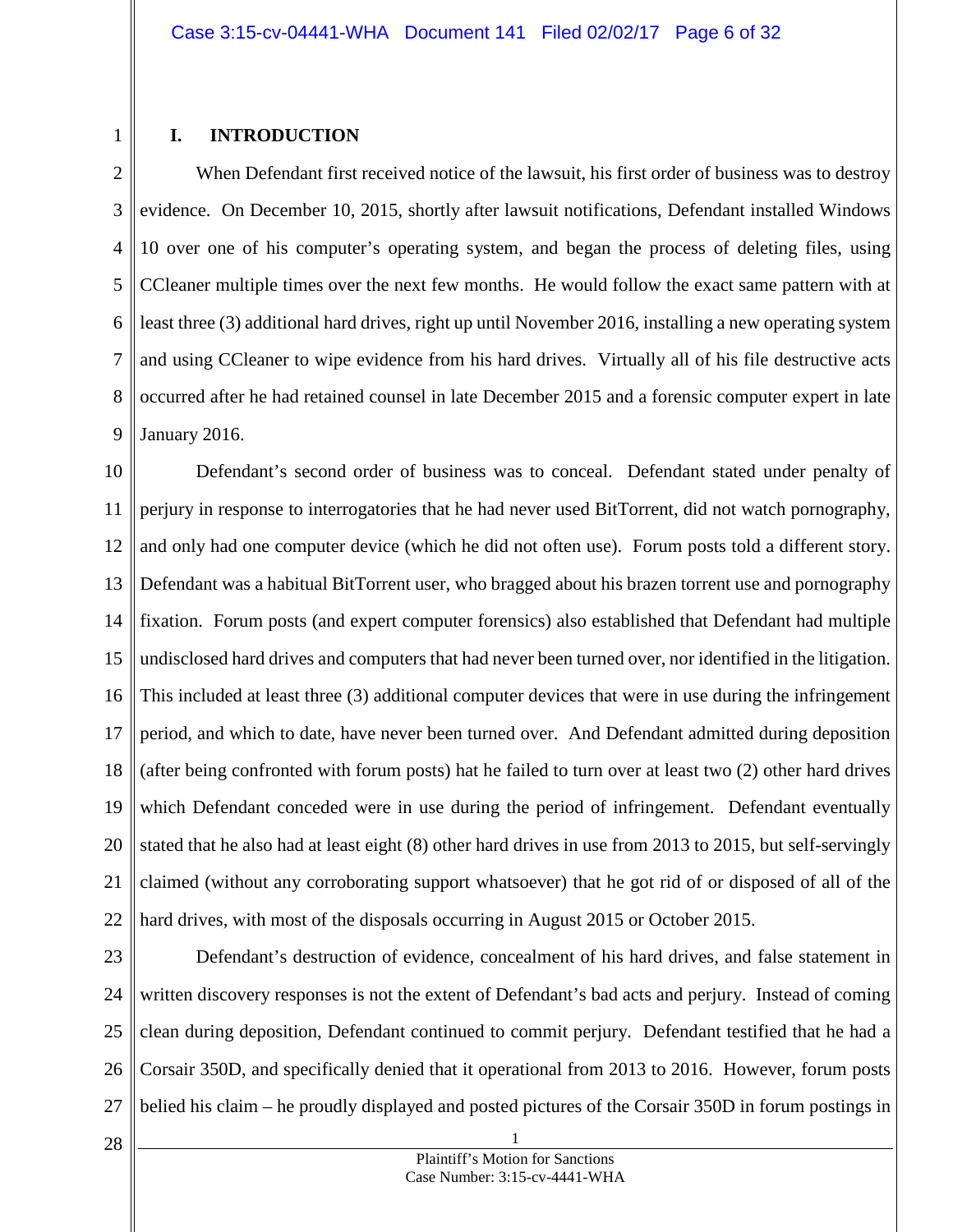1 2 3 4 5 6 7 8 2013 and 2015. Defendant testified, in no unequivocal terms, that he was unable to remotely access his home computer from his work computer. That was also false, as again established by multiple forum posts. Defendant claimed that he had last used CCleaner on his hard drive in August 2016, which was also false - expert forensics established that he used CCleaner on November 6, 2016, days before he turned the drives over to the expert (and which was only three weeks before deposition). Defendant's willingness to destroy evidence and to make multiple false statements shows a brazen disregard for the Courts and the judicial process, and the Court should penalize Defendant with the only appropriate sanction – a striking of his answer and an entry of default judgment.

#### <span id="page-6-0"></span>9 10 **II. PERIOD OF INFRINGEMENT, AND DATE DEFENDANT WAS NOTIFIED OF SUIT.**

11 12 13 14 15 Plaintiff alleges in its operative Complaint that Defendant used the BitTorrent protocol to infringe Plaintiff's copyrighted works between February 19, 2015 and November 14, 2015. *See Amended Complaint, attached to the Declaration of Anthony Lupu as Exhibit "A."* Defendant admits that he had knowledge of the lawsuit in November 2015. *See Defendant's Deposition 107:3-5, attached to the Declaration of Anthony Lupu as Exhibit "B."*

#### <span id="page-6-1"></span>16 17 **III. HARD DRIVES PRODUCED BY DEFENDANT - DEFENDANT INSTALLED AND USED CCLEANER ON THREE (3) HARD DRIVES PRIOR TO PRODUCTION.**

<span id="page-6-2"></span>18 19 20 21 A. Plaintiff Requested Production and Identification of Defendant's Hard Drives and Computers Used In His Home For the Preceding Three Years; Defendant initially solely identified one computer device, an AMD A8-3870 and solely turned over one "Solid State Drive."

22 23 24 25 26 On June 2, 2016, Plaintiff served Defendant with Requests for Production, and First Set of Interrogatories. On July 5, 2016, Defendant served his responses to Request for Production and First Set of Interrogatories. *See Defendant's Responses to First Set of Interrogatories, attached to the Declaration of Anthony Lupu as Exhibit "C"; and Defendant's Responses to Request for Production, attached to the Declaration of Anthony Lupu as Exhibit "D."*

27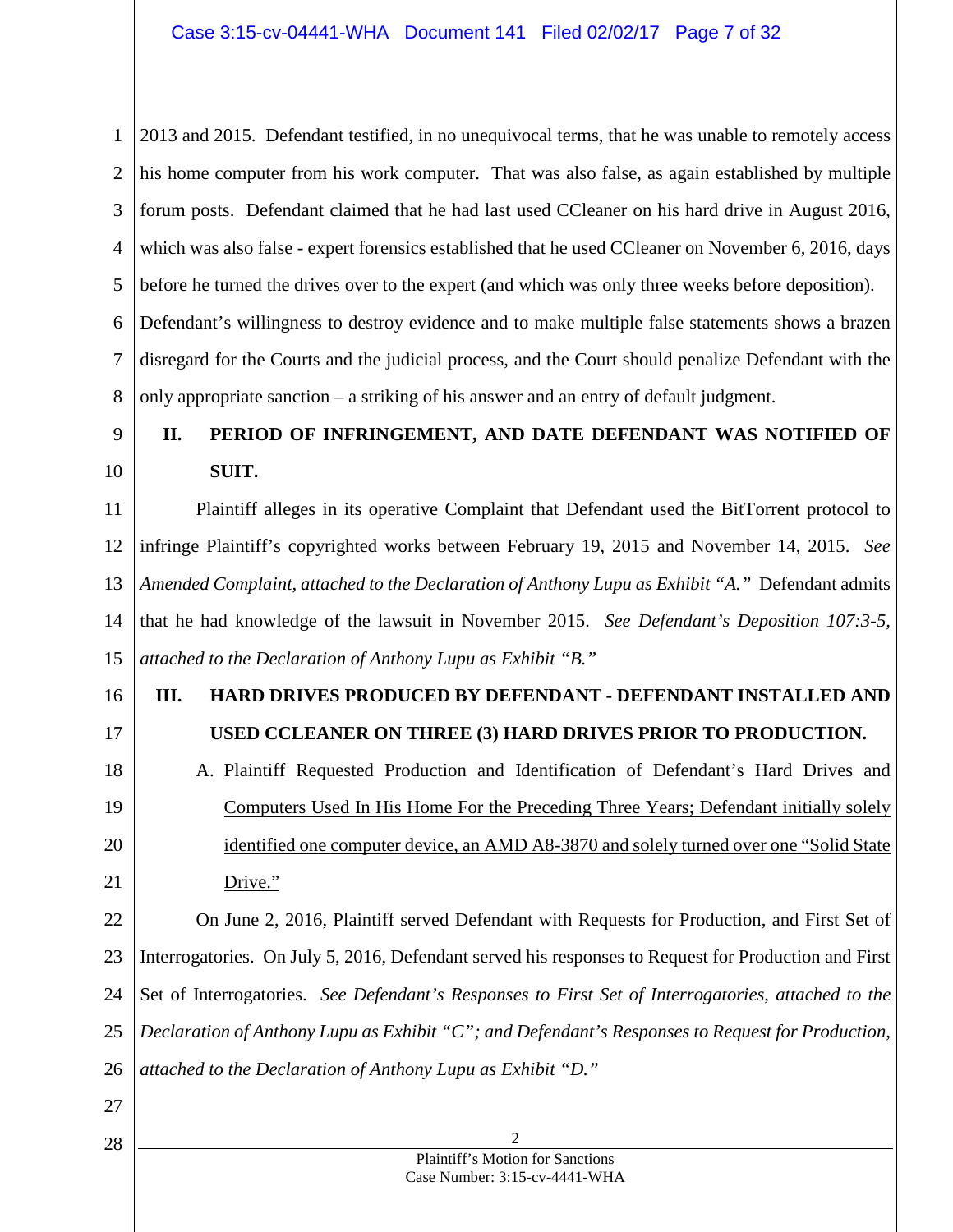1 2 3 4 In his response to the First Set of Interrogatories, Defendant stated under penalty of perjury that he solely used one computer device from 2013 to 2016, an AMD A8-3870 processor, which he did not use that much "except to check for updates and light internet use." *Resp. to Interrogatories No. 4, Ex. "C."* 

5 6 7 In response to Request for Production, on July 8, 2016, Defendant turned over an Encase image of a "Solid State Drive" to Patrick Paige, Plaintiff's expert. *See Patrick Paige Expert Report dated October 26, 2016, ¶ 13, attached to the Declaration of Anthony Lupu as Exhibit "E."*

<span id="page-7-0"></span>8 9

10

B. Defendant produced a "Solid State Drive," but had used CCleaner on it multiple times after learning of the lawsuit in November 2015 and before production of the drive in April 2016.

11 12 13 14 15 16 Mr. Paige determined that Defendant's Solid State Hard Drive was in use as early as February 16, 2015 and that on December 10, 2015, after lawsuit notification, Defendant had installed Windows 10, and had also deleted the "windows.old" files. *Paige Report Oct. 26, 2016, ¶ 26, Ex. "E"* Paige determined that CCleaner<sup>[1](#page-7-1)</sup> was installed on December 12, 2015, run numerous times thereafter, and last run on April 3, 2016 – days before he turned it over for expert imaging on April 20, 2016. *Paige Report Oct. 26, 2016, ¶ 28, 29, Ex "E."* 

17 18 Defendant admitted at deposition that he used CCleaner on the "Solid State Drive" four times from December 2015 to April 2016. *Defendant's Deposition 109:12-110:1, Ex "B."*

19 20 21 22 Notwithstanding Defendant's efforts, Paige was able to locate positive search hits for BitTorrent client software "tixati.exe," and "qBitTorrent 3.3.0" on the Solid State Drive, and determined that the installation software for "qBitTorrent" was once located on the Solid State Drive. Paige Report Oct. 26, 2016, ¶¶ 37-39.

- 23
- 24

 $\overline{a}$ 

<span id="page-7-1"></span><sup>25</sup> 26 27 <sup>1</sup>CCleaner is software used to optimize a computer by deleting files left by certain programs. It also deletes browsing history, cookies, recycle bin, memory dumps, file fragments, log files, system caches, application data, autocomplete form history, and various other data. *Paige Report Oct. 26, 2016, ¶ 28, Ex "E."*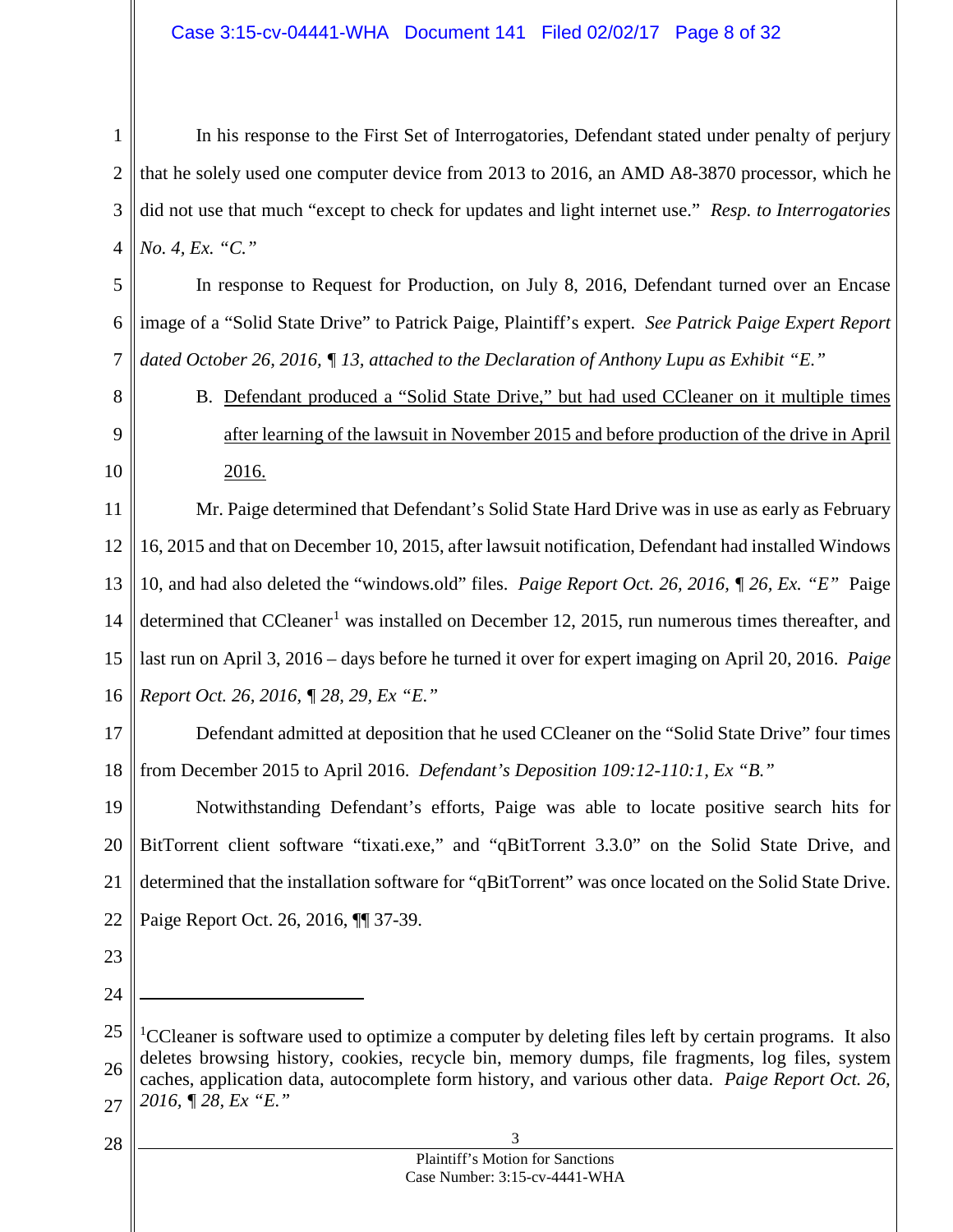# Case 3:15-cv-04441-WHA Document 141 Filed 02/02/17 Page 9 of 32

<span id="page-8-2"></span><span id="page-8-1"></span><span id="page-8-0"></span>

| 1              | However, because of the actions of Defendant, the contents of the preexisting operating                                        |
|----------------|--------------------------------------------------------------------------------------------------------------------------------|
| $\overline{2}$ | system were not recoverable - Paige concluded that the installation of Windows 10 on December 10,                              |
| 3              | 2015 and deletion of "windows.old" folder made it impossible to determine what was on the Solid                                |
| 4              | State drive during the infringement period. Paige Report Oct. 26, 2016, ¶ 27, 28, Ex "E."                                      |
| 5              | C. After Being Notified that Plaintiff was Aware Defendant had more Hard Drives,                                               |
| 6              | Defendant Produced an Additional Hard Drive (the "250 GB Western Digital Hard                                                  |
| 7              | Drive"), Which Had a Newly Installed Operating System and CCleaner On it.                                                      |
| 8              | On September 23, 2016, in response to Plaintiff advising Defendant that more hard drives                                       |
| 9              | were in use during the period of infringement, Defendant produced two (2) additional hard drives,                              |
| 10             | including a 250 GB Western Digital hard drive. <sup>2</sup>                                                                    |
| 11             | Paige determined that Defendant had installed a new operating system, Windows 7, and                                           |
| 12             | CCleaner on the "250 GB Western Digital" hard drive on February 14, 2016. Paige Report Oct. 26,                                |
| 13             | 2016, $\int$ 17, 35 Ex "E." In other words, Defendant had been aware of the lawsuit for <i>months</i> by that                  |
| 14             | time, but nevertheless, had still installed a new operating system, and CCleaner, on it.                                       |
| 15             | D. After Plaintiff Served Its Expert Report, Establishing that Defendant Had Not Fully                                         |
| 16             | Turned Over His Computer Devices and Hard Drives, Defendant Produced Additional                                                |
| 17             | Hard drives, including Two (2) Hard Drives ("250 GB Samsung Evo" and "First 120GB                                              |
| 18             | Patriot") That He "Wiped" With CCleaner Days Before Imaging.                                                                   |
| 19             | On October 26, 2016, Plaintiff served its expert report, which set forth its evidence that not                                 |
| 20             | only had Defendant destroyed evidence by using CCleaner, but as well established that Defendant                                |
| 21             | had <i>still</i> not produced all of his hard drives and computer devices, including devices which Mr.                         |
| 22             | Paige had concluded Defendant had used to search for torrents. Paige Report Oct. 26, 2016, ¶40,                                |
| 23             | 41, Ex "E."                                                                                                                    |
| 24             |                                                                                                                                |
| 25             |                                                                                                                                |
| 26             |                                                                                                                                |
| 27             | The second hard drive produced on September 23, 2016 was an external back-up hard drive that<br>contained no operating system. |
| 28             | 4                                                                                                                              |
|                | Plaintiff's Motion for Sanctions<br>Case Number: 3:15-cv-4441-WHA                                                              |
|                |                                                                                                                                |
|                |                                                                                                                                |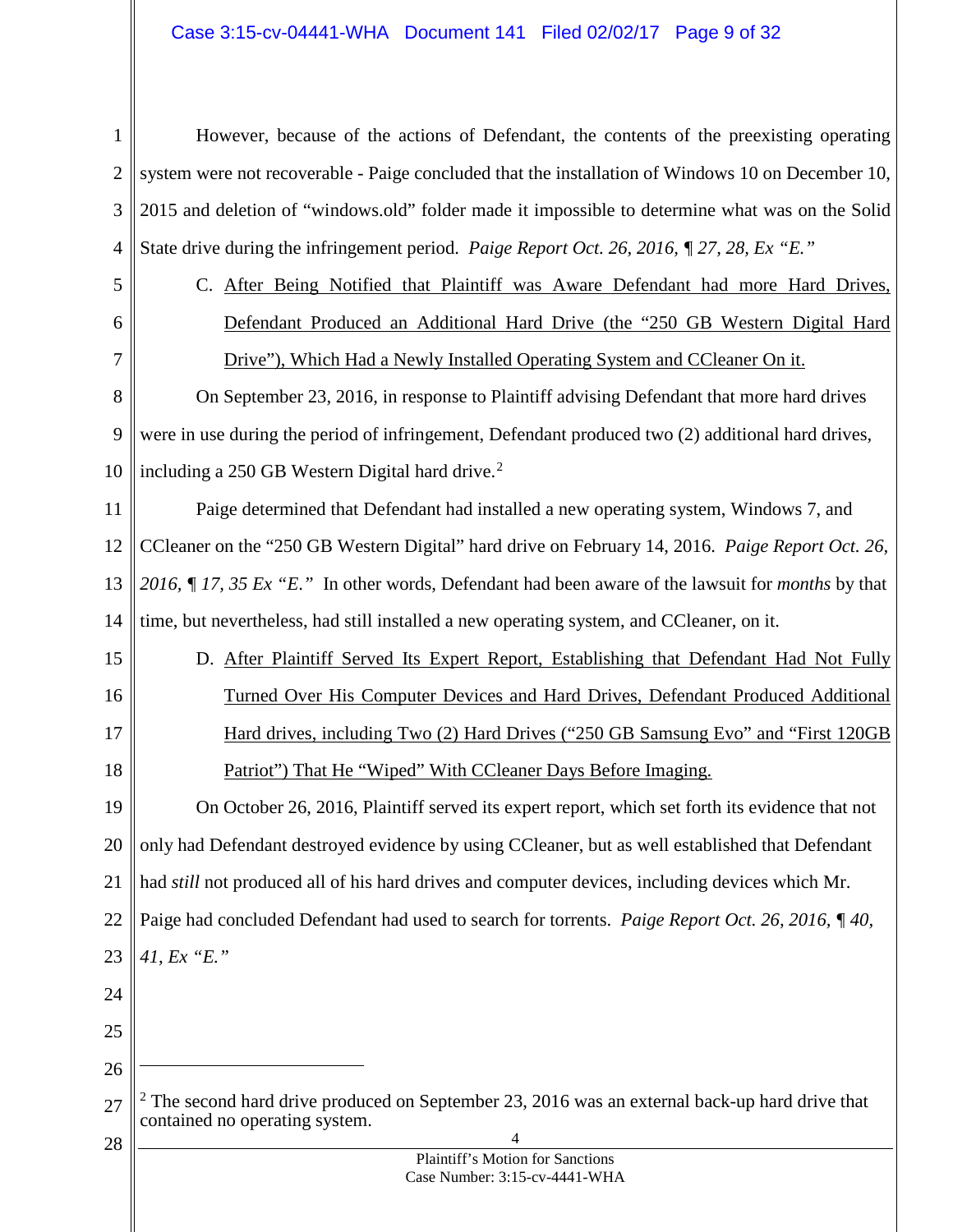<span id="page-9-2"></span><span id="page-9-1"></span><span id="page-9-0"></span>

| $\mathbf{1}$   | In light of Plaintiff's Expert Report, Defendant produced six (6) additional hard drives <sup>3</sup> on                                                                                           |  |
|----------------|----------------------------------------------------------------------------------------------------------------------------------------------------------------------------------------------------|--|
| $\mathbf{2}$   | November 11, 2016, which included a "250 GB Samsung Evo" and a "First 120GB Patriot." See                                                                                                          |  |
| 3              | Patrick Paige's Supplemental Expert Report dated December 9, 2016, ¶4, attached to the                                                                                                             |  |
| $\overline{4}$ | Declaration of Anthony Lupu as Exhibit "F."                                                                                                                                                        |  |
| 5              | Mr. Paige established via forensic examination that Defendant used CCleaner to "wipe" both                                                                                                         |  |
| 6              | his 250 GB Samsung Evo and First 120GB Patriot on November 5, 2016 which was six (6) days prior                                                                                                    |  |
| 7              | to imaging. Paige Supplemental Report, December 9, 2016, ¶ 10-13, Ex. "F."                                                                                                                         |  |
| 8              | Mr. Paige also concluded that since Defendant's Samsung 250GB EVO and Defendant's                                                                                                                  |  |
| 9              | First 120GB Patriot were both "wiped," it was impossible to ascertain the contents of the hard                                                                                                     |  |
| 10             | drives prior to wiping. Paige Supplemental Report, December 9, 2016, ¶ 13, Ex. "F."                                                                                                                |  |
| 11             | Defendant himself admitted at his deposition on December 2, 2016 that he used CCleaner on                                                                                                          |  |
| 12             | the devices, but falsely stated that he last did so August 2016. Defendant's Deposition 115:22-                                                                                                    |  |
| 13             | $116:19$ , Ex "B."                                                                                                                                                                                 |  |
| 14             | Defendant's Expert, Michael Yasumoto Will Not Rebut Any of Paige's Conclusions<br>Ε.                                                                                                               |  |
| 15             | Regarding Defendant's use of CCleaner.                                                                                                                                                             |  |
| 16             | Defendant's expert, Michael Yasumoto, produced multiple reports in this case, and has not                                                                                                          |  |
| 17             | and will not rebut the conclusion that Defendant used CCleaner on at least four (4) of the produced                                                                                                |  |
| 18             | hard drives, all of which occurred was installed and used after Defendant was notified of this                                                                                                     |  |
|                | 19    lawsuit in November 2015.                                                                                                                                                                    |  |
| 20             | Upon information and belief, at deposition, <sup>4</sup> Mr. Yasumoto stated that he agreed with Mr.                                                                                               |  |
| 21             | Paige's conclusion that CCleaner had been used on both the Samsung 250GB EVO and Defendant's                                                                                                       |  |
| 22             |                                                                                                                                                                                                    |  |
| 23             |                                                                                                                                                                                                    |  |
| 24             | The remaining four hard drives produced that date were i) a 500GB Western Digital Hard Drive,                                                                                                      |  |
| 25             | which was a copy of the first hard drive produced, the Solid State Drive. Defendant's Deposition<br>115:9-15 Ex "B"; ii) a Second 120GB Patriot (with an operating system install date of March 5, |  |
| 26             | 2016); iii) a USB Thumb drive and iv) a 1TB Seagate Slim, which allegedly belonged to<br>Defendant's father and sister-in-law, respectively. Defendant's Deposition 115:22-116:8, Ex "B."          |  |
| 27             | $4$ Mr. Yasumoto's deposition was taken on January 31, 2016, and the transcript is not available as of<br>the filing of this motion.                                                               |  |
| 28             | 5                                                                                                                                                                                                  |  |
|                | Plaintiff's Motion for Sanctions<br>Case Number: 3:15-cv-4441-WHA                                                                                                                                  |  |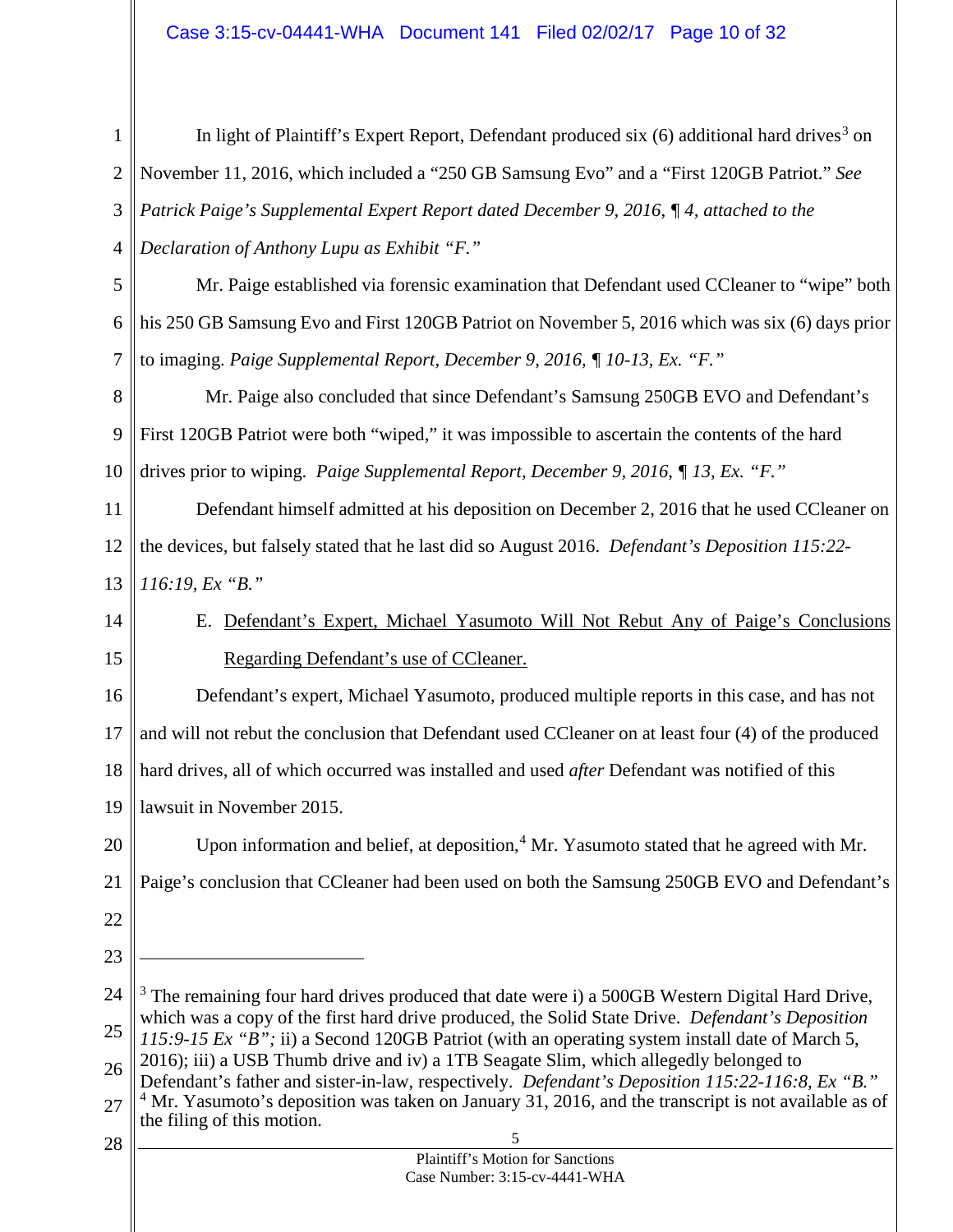Case 3:15-cv-04441-WHA Document 141 Filed 02/02/17 Page 11 of 32

1 2 First 120GB Patriot. However, curiously Mr. Yasumoto made absolutely no mention of the use of CCleaner in any of his reports regarding of any devices.

- <span id="page-10-0"></span>**IV. HARD DRIVES AND COMPUTER DEVICES THAT DEFENDANT WHOLLY FAILED TO PRODUCE.**
	- A. Defendant Failed to Produce at Least Two (2) Additional Hard Drives Which Defendant Admitted Were in Use During the Period of Infringement – the "Western Digital 1 TB Hard Drive" and the "Family Spare Hard Drive."

8 9 10 11 12 13 14 15 16 17 **Western Digital 1 TB Hard Drive**. Defendant produced a receipt in discovery, indicating that he had purchased a Western Digital 1 TB hard drive on November 20, 2013. *Defendant's Response to Request for Production, Bates Nos. S1-006, Ex. "D."* Defendant stated that he had used the Western Digital 1 TB internal hard drive in a "Corsair 600T" computer for approximately two (2) years, from November 2013 to November 2015. *Defendant's Deposition 82:2-85:17, Ex. "B."* This is during the period of infringement. Defendant was notified of suit in November 2015, the same month he claims he stopped using the hard drive. *Defendant's Deposition 107:3-5, Ex "B."* Defendant never produced the drive, stating that he removed it from his computer because he "wanted to use it somewhere else temporarily." Defendant claims that he was unable to locate the drive. *Defendant's Deposition* 82:24-83:13*, Ex "D."*

18 19 20 Significantly, Mr. Paige identified the Western Digital 1 TB hard drive as one of the missing hard drives in his reports. *Paige Report dated October 26, 2016, ¶ 41, 43; Paige Supplemental Report dated December 9, 2016, ¶ 14, Ex "F."*

21 22 23 **Family "Spare" Hard Drive A8-3870**. Defendant testified that his "A8-3870" computer first became operational in May 201[5](#page-10-2), when he placed it in a Corsair 250D case.<sup>5</sup> Defendant's *Deposition 97:23-99:22, Ex "D."* 

24 25 Defendant testified that when he starting using the computer in May 2015, he began using one of his "family's spare [hard] drives" in the A8-3870, and used it until late 2015. *Defendant's* 

26

 $\overline{a}$ 

28

3

4

<span id="page-10-1"></span>5

6

7

Plaintiff's Motion for Sanctions Case Number: 3:15-cv-4441-WHA

<span id="page-10-2"></span><sup>6</sup> 27  $<sup>5</sup>$  It is unknown if Defendant is being truthful about this date, because he made contradictory</sup> statements about the date of first operation of the A8-3870.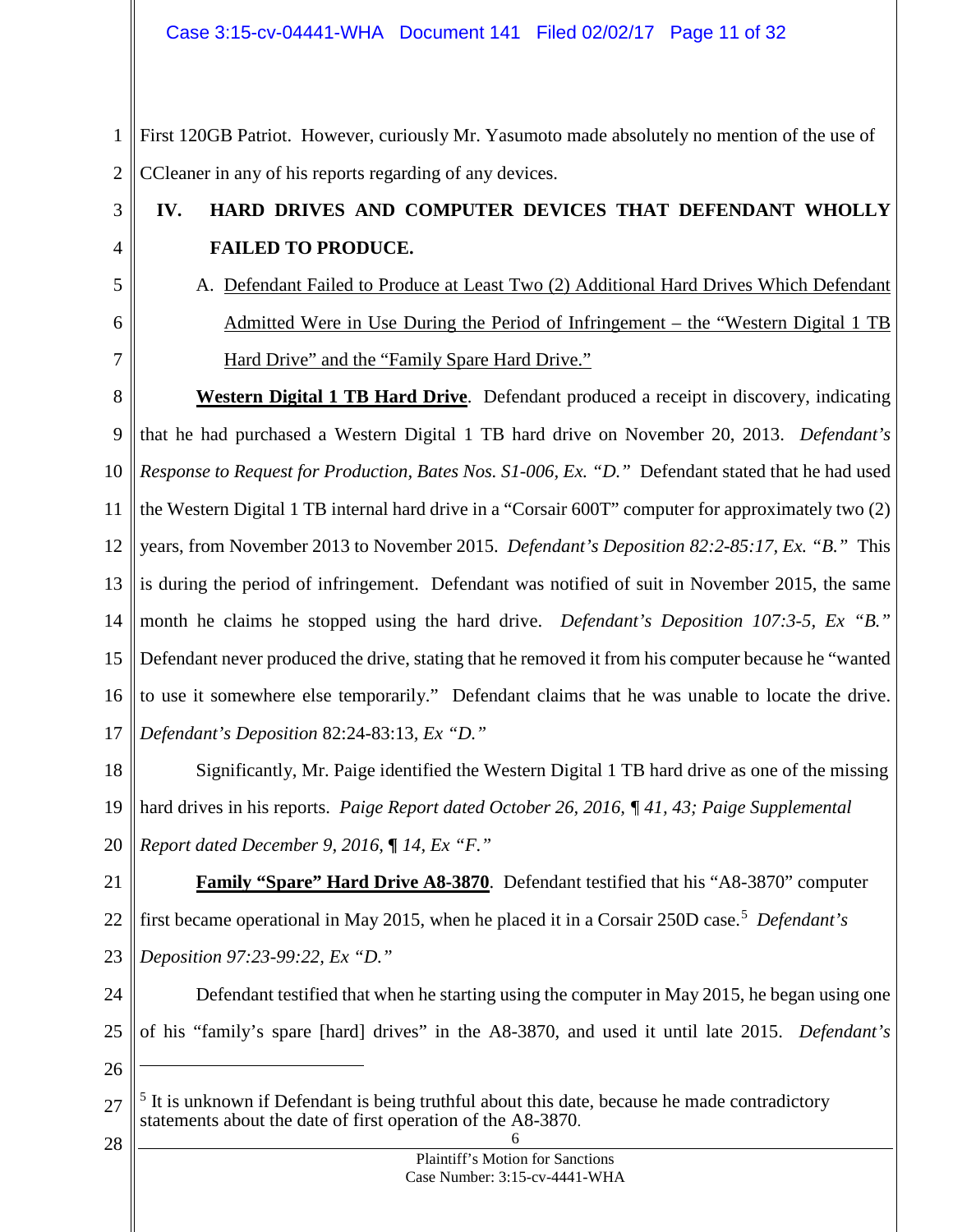#### Case 3:15-cv-04441-WHA Document 141 Filed 02/02/17 Page 12 of 32

1 2 3 4 *Deposition* 99:13-100:17*, Ex "D."* Again, this is during the period of infringement, and Defendant was notified of suit in November 2015. *Defendant's Deposition 107:3-5, Ex "B."* Defendant stated that he did not turn over the "family's spare hard drive" because he does not know where it is, and does not know what happened to the hard drive. *Defendant's Deposition* 99:13-100:17*, Ex "D."*

<span id="page-11-0"></span>5 6 B. Paige Concluded in His Expert Reports That Three (3) Additional Computer Devices Were Never Turned Over, including the "i7-970" device.

7 8 9 In addition to four (4) hard drives having CCleaner on them, and two (2) hard drives not having been turned over, Mr. Paige also concluded that the following devices or computers were never turned over for examination, including the following:

10 11 **Surface Tablet**: *Paige Report dated October 26, 2016, ¶ 41, 42; Paige Supplemental Report, December 9, 2016, ¶ 14, Ex. "F."*

12 13 14 **DESKTOP-PNBVP70** computer device, which Paige concluded was used to search for Torrent files, based on Google SychnData artifacts; *Paige Report dated October 26, 2016, ¶ 41, 48, Ex. "E"; Paige Supplemental Report dated December 9, 2016,*  $\P$  *14, Ex "F."* 

15 16 17 18 **i7-970** computer, which also was a device that Paige concluded had been used to search for Torrent files, and which was used throughout 2015, including during the period of infringement. *Paige Report dated October 26, 2016, ¶ 41, 48, Ex. "E."; Paige Supplemental Report, December 9, 2016, ¶ 14-15, Ex. "F."*

<span id="page-11-1"></span>19 20 C. Defendant failed to turn over any of the hard drives that were used in his "Corsair 350D" from 2013 to 2016.

21 22 23 24 25 26 27 As discussed below in section regarding perjury, at deposition, Defendant represented that one of his computers, a Corsair 350D, was only operational in March 2016 and that it was solely used until August 2016. *Defendant's Deposition* 85:18-86:24*, Ex "B."* Defendant specifically denied that the Corsair 350D was operational from September 2013 to March 2016. *Defendant's Deposition* 86:5-24*, Ex "B."* Those statements were false. Forum posts establish that Defendant built a Corsair 350D computer in late 2013. *Overclock Oct. 3, 2013, Nov. 18, 2013, Dec. 13, 2013, April 16, 2015, Ex. "H"*; *Defendant's Deposition 81:14-20, Ex. "B."*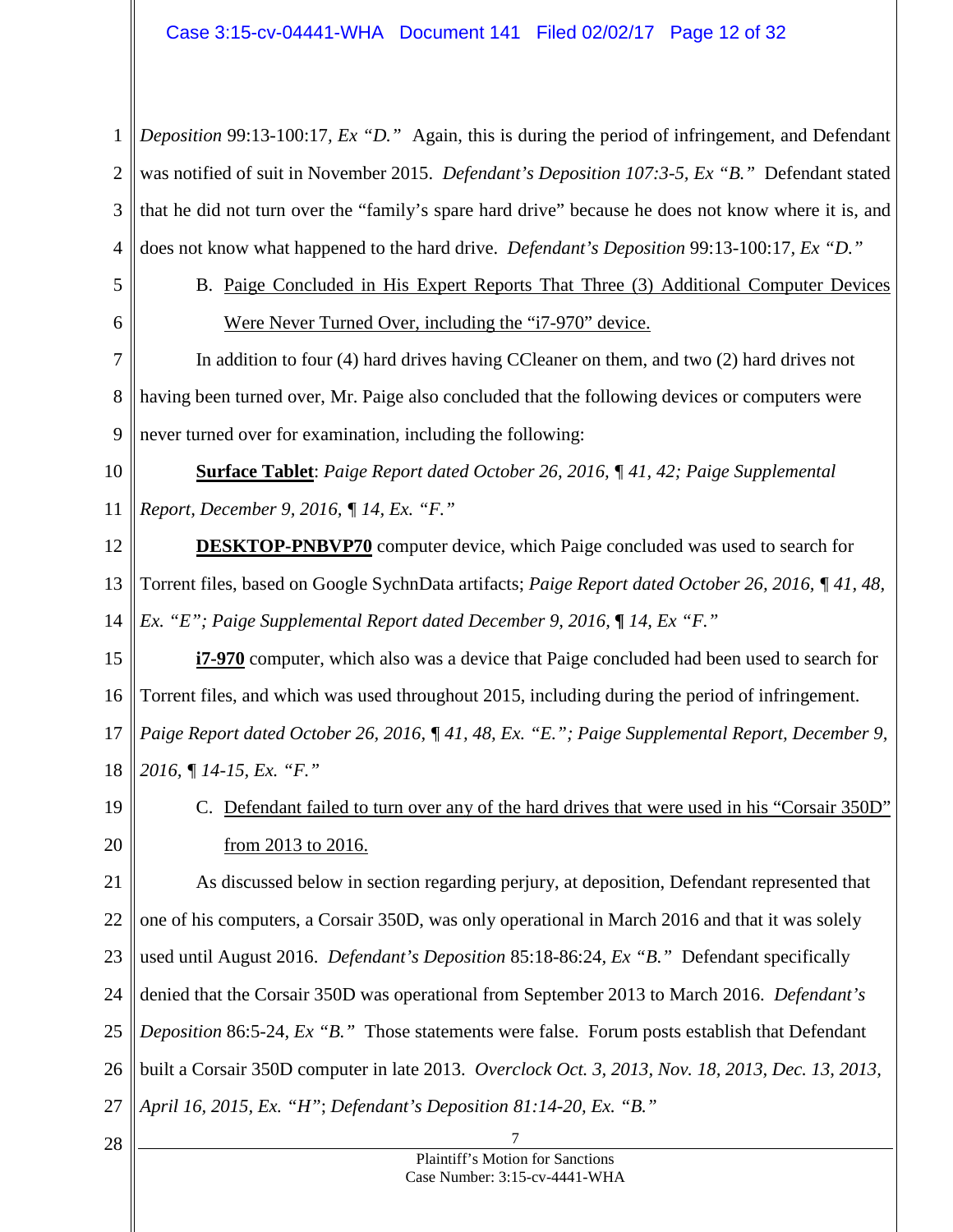1 2 3 4 5 Significantly, because Defendant falsely denied the Corsair 350D was operational from 2013 to 2016, Defendant never accounted for the hard drives that he used in the Corsair 350D from late 2013 to March 2016, which includes the period of infringement. Accordingly, Defendant not only committed perjury, but as well, has failed to turn over or identify all the hard drives that he used in the Corsair 350D from 2013 to 2016.

<span id="page-12-0"></span>6

### **V. DEFENDANT REPEATEDLY COMMITTED PERJURY IN THIS CASE.**

<span id="page-12-1"></span>7 8

A. Defendant Committed Perjury About the Number of Computer Devices Used In His Home During the Period of Recorded Infringement.

9 10 11 In his interrogatory responses, Defendant testified that only had one computer device in his home in the preceding three years, which he did not use that much "except to check for updates and light internet use." *Defendant's Reponses to Plaintiff's First Set of Interrogatories, No. 4, Ex. "C."*

12 13 14 15 This was false. Defendant is an extremely sophisticated computer user, who has multiple computers. He posted repeatedly on Overclock.net, a custom-computer build forum website, and is able to build a computer in 5-8 hours, and perform computer "replacement work" in 30 minutes. *Overclock, dated Oct. 16, 2013, attached to the Declaration of Anthony Lupu as Exhibit "H."*

16 17 18 19 20 21 22 At deposition, after being directly confronted with forum postings, Defendant eventually testified to having at least five other computers built and in operation at various times from 2013 to 201[6](#page-12-2) including but not limited to, the "i7-970" computer<sup>6</sup> (which is one of the computers that Mr. Paige had indicated had never been turned over for examination, but which was used during the period of infringement); an HP Laptop;<sup>[7](#page-12-3)</sup> an AMD X4-970;<sup>[8](#page-12-4)</sup> a Corsair 600T;<sup>[9](#page-12-5)</sup> and a Corsair 350D.<sup>[10](#page-12-6)</sup> All of these computer devices should have been identified in Response to First Set of Interrogatories. However, none of the devices were identified.

- 23
- 24

 $\overline{a}$ 

<span id="page-12-3"></span><span id="page-12-2"></span><sup>25</sup> 26 <sup>6</sup> Defendant's Deposition, 58:9-18; 61:16-63:7, Ex. "B"; SAS 012-13, Sept. 23, 2011, Ex. "I."<br>
<sup>7</sup> Defendant's Deposition, 60:3-61:5, Ex. "B"; SAS 012-13, Sept. 23, 2011, Ex. "I."<br>
<sup>8</sup> Defendant's Deposition, 69:17-70:23

<span id="page-12-6"></span><span id="page-12-5"></span><span id="page-12-4"></span><sup>27</sup>

<sup>8</sup> <sup>10</sup> *Defendant's Deposition, 81:14-20; 85:18-24; 86:5-24, Ex. "B."*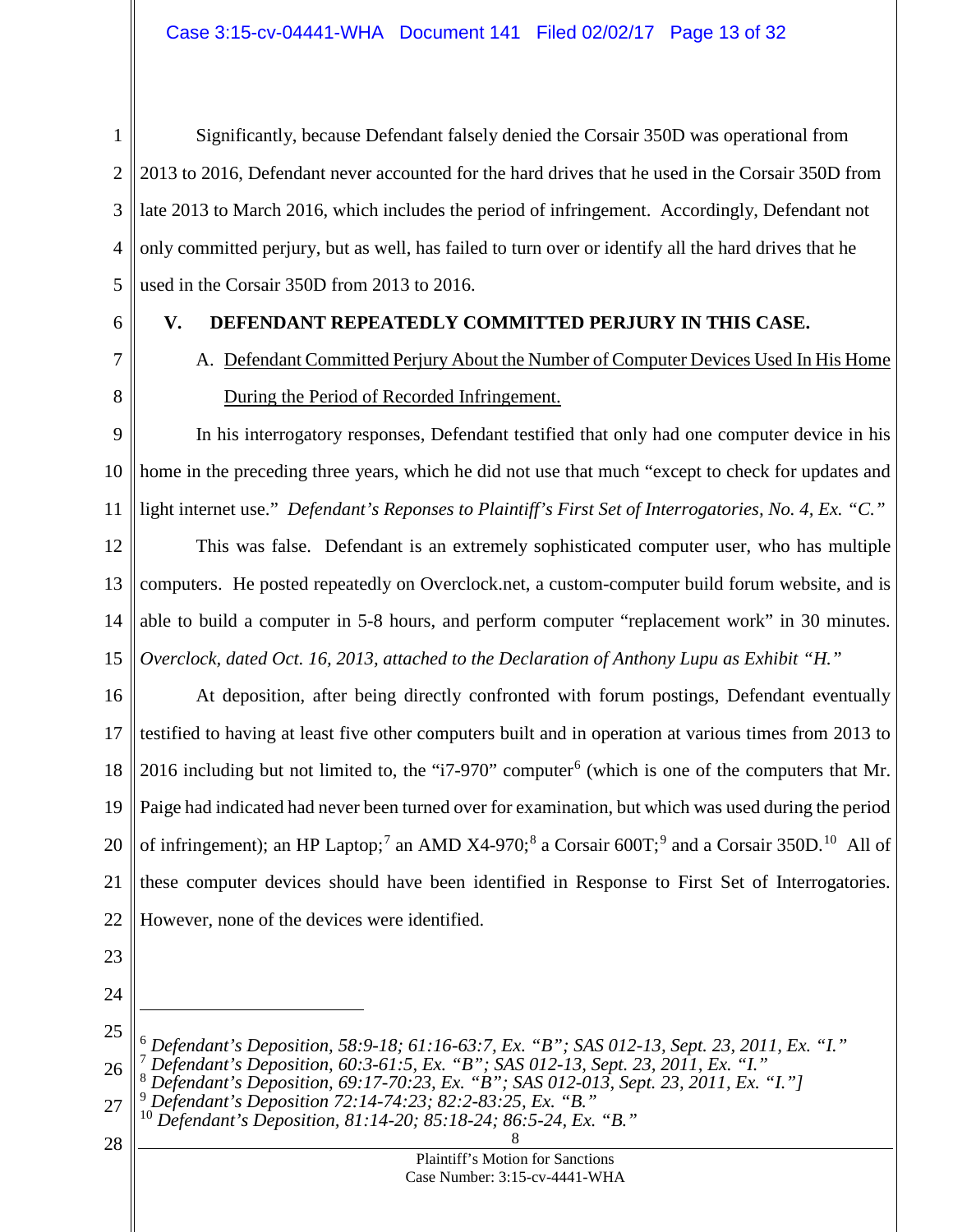B. Defendant Committed Perjury About the Number of Hard Drives Used in His Home During the Preceding Three Years. Deposition Established that Defendant Had At Least Eight (8) Hard Drives In Use from 2013 to 2015. However, None of the Hard Drives Were Referenced in Defendant's Responses to First Set of Interrogatories, Nor Turned Over.

6 7 8 9 10 11 12 As discussed, Defendant testified that he only had one computer device in his home in the preceding three years. *Defendant's Reponses to Plaintiff's First Set of Interrogatories, No. 4, Ex. "C."* That response, as discussed, is false. Defendant i) wound up producing multiple hard drives that he used CCleaner on; ii) failed to produce at least two (2) hard drives that he admits were in use during the period of infringement; and iii) admitted at deposition that he had at least five (5) other computers in his home. Paige also determined that three (3) additional devices had not been turned over.

13 14 15 Irrespective, at deposition, Defendant testified that from 2013 to 2015 he E-wasted, loaned, or broke at least eight (8) hard drives, including a 700GB Torrent drive, with the majority of the disposals allegedly occurring in August 2015 and October 2015, during the period of infringement.

16 17 Not coincidentally, many of the hard drives he claims he disposed of are from his "i7-970," which Paige had identified as one of the devices that had not been turned over.

18 19 The hard drives that Defendant identified at deposition (and only after being shown forum postings of computers) include, but are not limited to, the following:

20 21 22 23 24 25 26 27 i. **700 GB Torrent Drive ("i7-970")**. When first asked about the 700GB Torrent drive which was reflected in a forum post, Defendant denied ever owning one. *Defendant's Deposition, 41:13-25, Ex. "B."* Only when confronted with the forum post did Defendant not only admit to owning a 700 GB torrent drive, but also admit that this hard drive was specifically used to illegally download adult content and movies via BitTorrent. *Defendant's Deposition, 64:25-65:9, Ex. "B."* Defendant stated he "may have loaned out" the 700GB Torrent drive in 2013, but could not identify the person to whom he "loaned it," had trouble recollecting when he "loaned" it, and had no

28

<span id="page-13-0"></span>1

2

3

4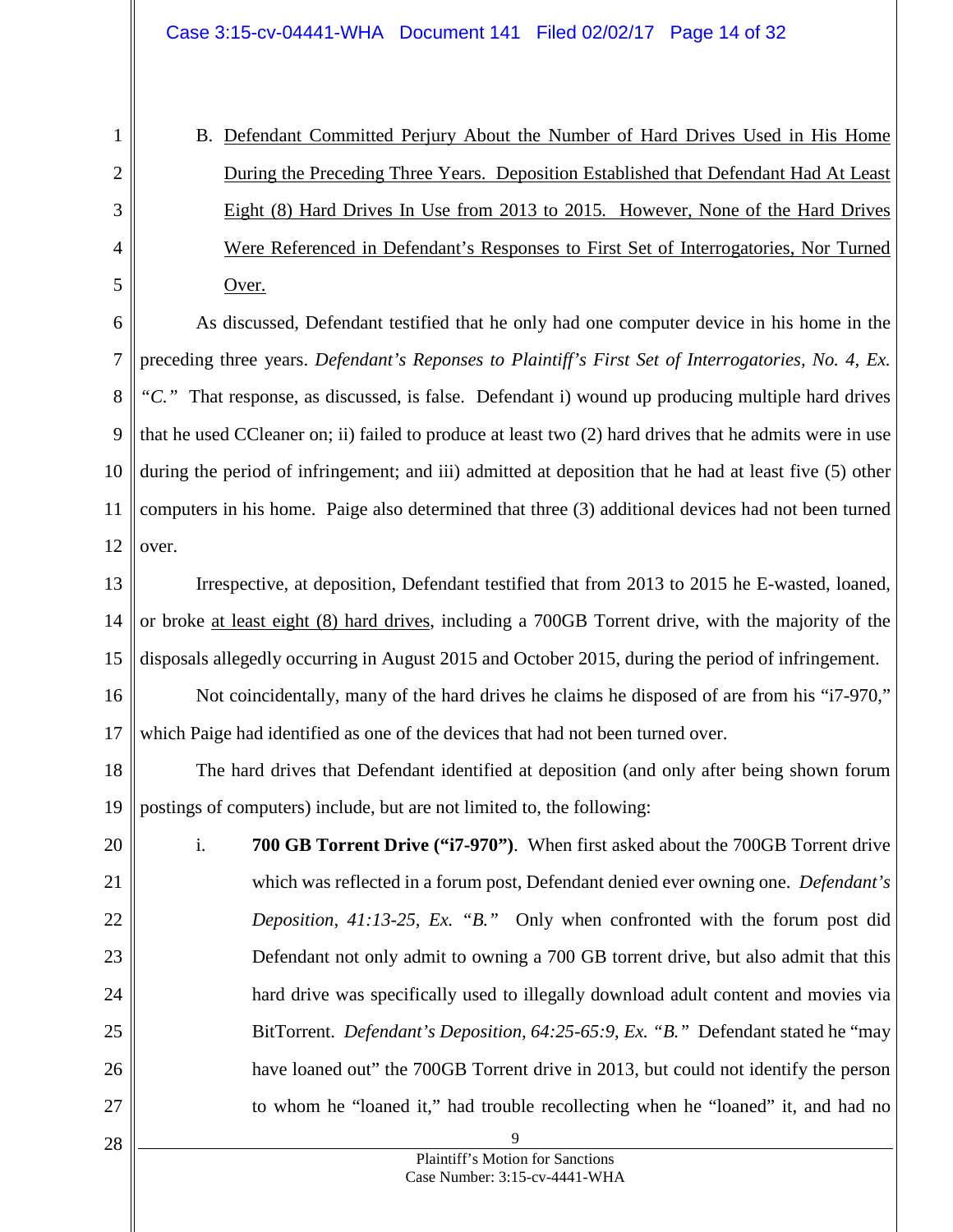| 1              |                        | specific memory of loaning out the hard drive. Defendant's Deposition 58:9-18;               |
|----------------|------------------------|----------------------------------------------------------------------------------------------|
| $\overline{2}$ |                        | 61:16-66:21, Ex "B"; SAS 012-013, Sept 23, 2011, Ex. "I."                                    |
| 3              | ii.                    | 500 GB Game Saved Drive ("i7-970"). Defendant stated that he had a 500 GB Game               |
| $\overline{4}$ |                        | Saved drive, but does not have it anymore because he "think[s]" he may have given it         |
| 5              |                        | to somebody" or "may have loaned it" in 2014, but cannot recall to whom he gave it.          |
| 6              |                        | Defendant's Deposition 58:9-18; 61:16-63:10; 65:7-67:20, Ex "B"; SAS 012-013,                |
| 7              |                        | Sept 23, 2011, Ex. "1."                                                                      |
| 8              | iii.                   | Crucial Solid State Drive, 128 GB hard drive ("i7-970") (E-wasted August 2015).              |
| 9              |                        | Defendant testified that in most of 2014 and early 2015, his "i7-970" had a Crucial          |
| 10             |                        | Solid State Drive, 128 GB hard drive, but he E-wasted it in August 2015. Defendant's         |
| 11             |                        | Deposition 77:7-21, Ex "B."                                                                  |
| 12             | iv.                    | Unknown Hard Drive ("i7-970") (E-wasted August 2015). On February 6, 2015                    |
| 13             |                        | (the beginning of the period of infringement) Defendant posted a picture of his i7-970       |
| 14             |                        | on a forum. Defendant stated that he did not know what hard drive he was using on            |
| 15             |                        | the pictured computer, but states that it was nonfunctioning and he e-wasted it in           |
| 16             |                        | August 2015. Defendant's Deposition 86:25-88:14; 92:5-21, Ex "B"; Overclock 012,             |
| 17             |                        | Ex. "H."                                                                                     |
| 18             | V.                     | Kingston 64 GB solid state drive ("i7-970") ("Broke" in April 2015). Defendant               |
| 19             |                        | stated that the Kingston 64 gigabyte solid state drive was in use in February 2015,          |
| 20             |                        | March 2015 and April 2015. Defendant stated that he "believes" he broke the hard             |
| 21             |                        | drive in April 2015. Defendant's Deposition 94:20 -96:23, Ex "B."                            |
| 22             |                        | Additional hard drives from other devices that Defendant is unable to verifiably account for |
| 23             | include the following: |                                                                                              |
| 24             | vi.                    | 100GB Hard Drive (HP Laptop) (E-wasted August 2015). Defendant stated, after                 |
| 25             |                        | being shown a forum posting, that he had an HP Laptop, which had a 100 GB hard               |
| 26             |                        | drive. Defendant claimed he "E-wasted" the hard drive in August 2015. Defendant's            |
| 27             |                        | Deposition 21:5-22:25; 30:6-31:18; 60:3-61:5, Ex "B."                                        |
| 28             |                        | 10                                                                                           |
|                |                        | Plaintiff's Motion for Sanctions<br>Case Number: 3:15-cv-4441-WHA                            |
|                |                        |                                                                                              |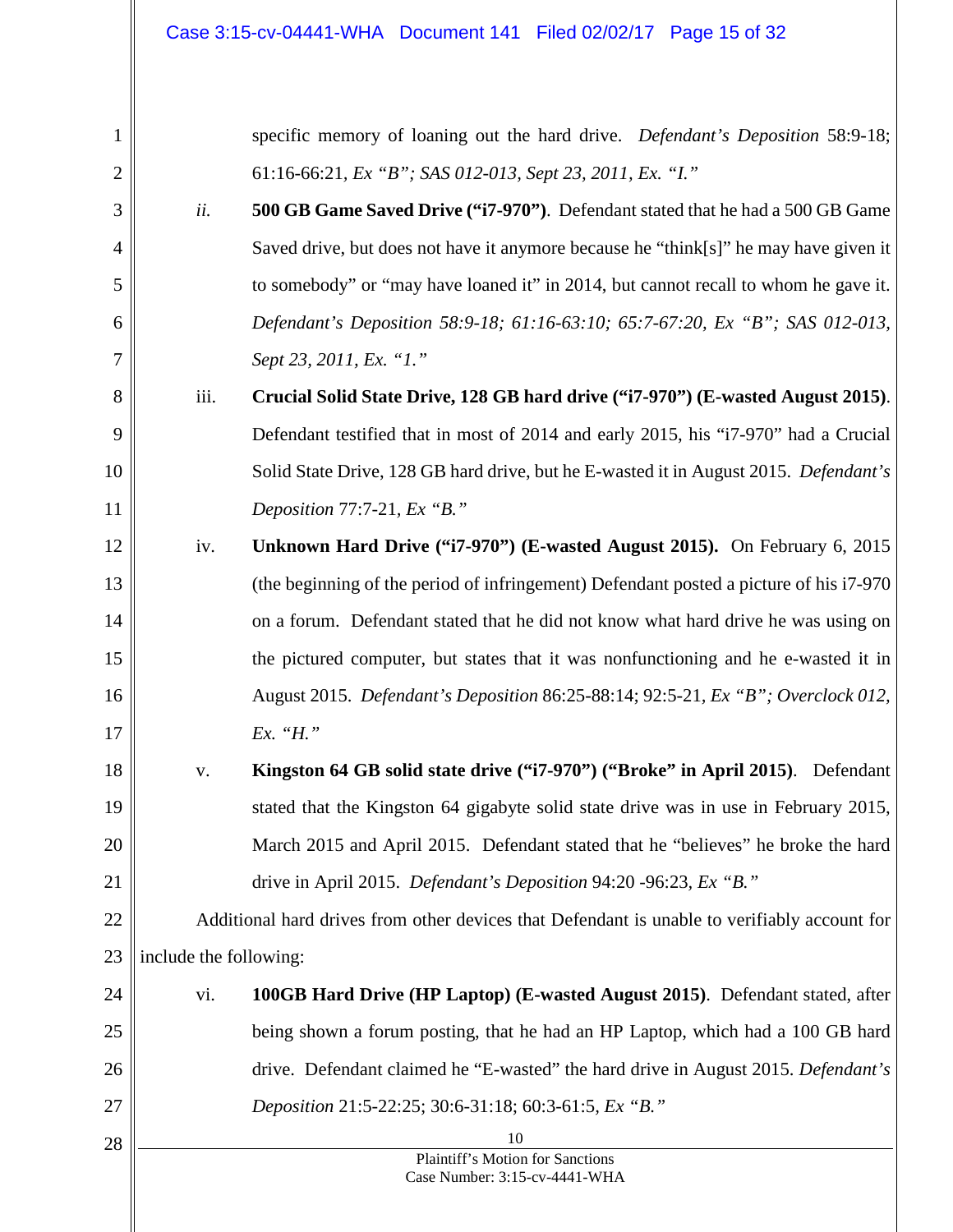- 1 2
- vii. **500 GB Hard Drive (x4-970) (E-wasted October 2015)**. Defendant stated that he got rid of a 500 GB hard drive in October 2015 by "E-wasting" it. *Defendant's Deposition* 69:17-70:10*, Ex "B."*
- 4 5

6

3

viii. **250 GB Hard Drive, Western Digital (x4-970) (Disposed of October 2015)**. Defendant stated that he got rid of his 250 GB Western Digital Hard Drive in October 2015. *Defendant's Deposition* 70:11-23*, Ex "B."*

7 8 9 10 11 12 13 Plaintiff believes that Defendant is simply not credible when he explained what occurred to the hard drives. Defendant claimed that the majority of the disposals occurred in August 2015 and October 2015, shortly before he was notified of suit. However, all of his explanations for the disposals are unverifiable and self-serving. Defendant could never identify any person to whom he gave any of the hard drive, had trouble recollecting when the hard drives were disposed of, and even stated "I don't know" when asked if the E-waste company ever provided him with a receipt for any of the hard drives or products he gave them. *Defendant's Deposition 110:19-111:2, Ex "B."*

14 15 Irrespective, even in the light most favorable to Defendant, he still committed perjury by failing to identify each of these eight (8) hard drives in his Responses to First Set of Interrogatories.

<span id="page-15-0"></span>16

C. Defendant Committed Perjury in this case by denying his use of BitTorrent.

17 18 19 20 21 Defendant stated under penalty of perjury that: (i) he never knowingly downloaded a song, movie, game, software program or computer file using BitTorrent or any Peer-to-peer file sharing program; (ii) he never searched for any torrent file on the internet. *Defendant's Responses to Plaintiff's First Set of Interrogatories Nos. 13, 17, Ex. "B."* Discovery proved that each of Defendant's responses is false.

22 23 24 25 26 First, Patrick Paige's forensic examination of Defendant's "Solid State Drive" contained search hits for the titles of BitTorrent Client software that was used to infringe Plaintiff's works, and the "Solid State Drive" contained evidence of BitTorrent content searches. *Paige Report Oct. 26, 2016, ¶ 36, 40, Ex. "E."* Further, Paige concluded that Defendant's "Solid State Drive" contained evidence of BitTorrent content searches. Paige also discovered evidence proving that Defendant used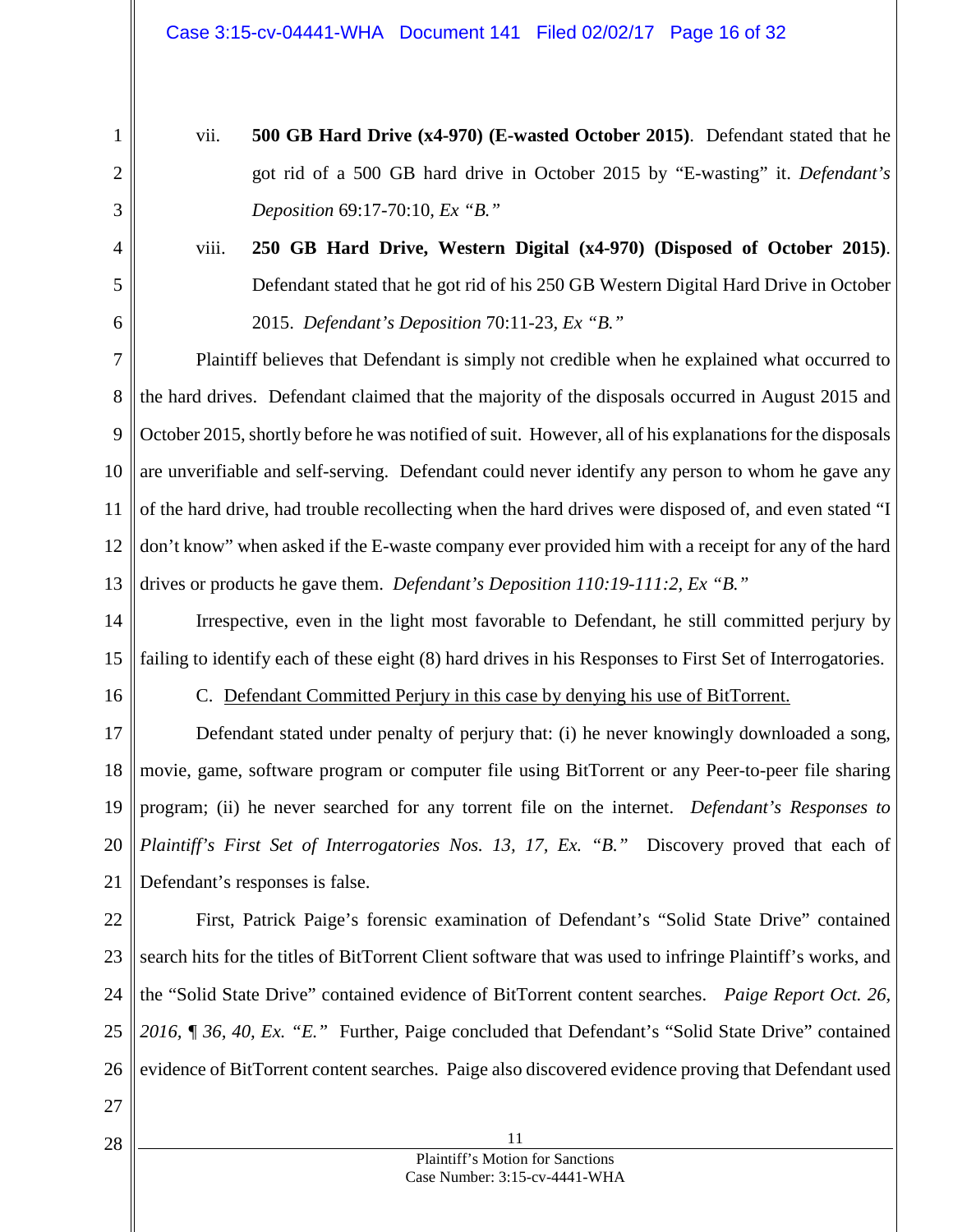1 2 3 computer devices titled "DESKTOP-PNBVP70" and "i7-970"[11](#page-16-0) to search for pornographic BitTorrent movies on BitTorrent sites such as "rarbg.to" and "pornleech.com." *Paige Report Oct. 26, 2016, ¶ 40, Ex "E."*

4 5 6 7 8 9 10 11 12 13 14 15 16 17 18 19 20 21 22 Second, on multiple forum posts, Defendant admits using BitTorrent. On June 17, 2011, under the Fleshlight.com forum thread titled, "Porn…Free or Pay???" Defendant boastfully admits that he uses torrents to obtain pornographic works. When asked if he pays for or obtains pornography for free, Defendant answers: "torrent, for sure. sux [sic.] to have wasted money on a DVD, only later to not like it." *FL 07, Ex. "J."* Further, Defendant had bragged, *for years*, about his interest and use of torrents in forum postings. For example, Defendant told forum members that he would be playing the game "Rage," once the "8GB torrent finishes." *SAS 032, Ex. "I."* He publically bemoaned that his Internet speeds were too slow when he used torrents to download games. *SAS 038, Ex. "I."* He also stated that he gets his "anime" fix from "nyaatorrents[,]" a BitTorrent website with "one of the largest public anime-dedicated torrent indexes."[12](#page-16-1) *SAS 055, Ex. "I."* Defendant not only downloaded music via BitTorrent, he advised other Internet forum members where to do so as well. *SAS 0110; 0181, Ex. "I."* He advised forum members that it is more cost effective to torrent games. *Overclock, Dec. 15, 2011, Ex. "H."* In one post, Defendant stated that the "healthy torrent scene is kicking still" and admits that he "enjoy[s] the fact that [he] doesn't have to pay for show like Top Gear (BBC) because of dedicated website[s] for episode torrents." *Overclock 05, Ex. "H"; SAS 049, Ex. "I."* Defendant brazenly mocked DVD anti-piracy warnings, and re-posted a chart illustrating how much easier and cost-effective it is to pirate a movie, as opposed to legally purchasing it. *Overclock, May 16, 2012, Ex. "H."* Lastly, Defendant publically admitted to using PirateBox, "a portable electronic device [...] that allows users who are connected to share files anonymously and locally[,]"<sup>[13](#page-16-2)</sup> and

- 23
- 24

 $\overline{a}$ 

<span id="page-16-0"></span><sup>25</sup> 26 <sup>11</sup> Neither the DESKTOP-PNBVP70 or i7-970 have been turned over. *Paige Report dated October 26, 2016, ¶ 43, 48, Ex. "E."; Paige Supplemental Report dated December 9, 2016, ¶ 14, 15, 16, 17, Ex "F.".* 

<span id="page-16-1"></span><sup>27</sup> <sup>12</sup> [https://en.wikipedia.org/wiki/Nyaa\\_Torrents](https://en.wikipedia.org/wiki/Nyaa_Torrents) (Last Accessed on January 16, 2017)<br><sup>13</sup> <https://en.wikipedia.org/wiki/PirateBox> (Last Accessed January 16, 2017)

<span id="page-16-2"></span><sup>12</sup>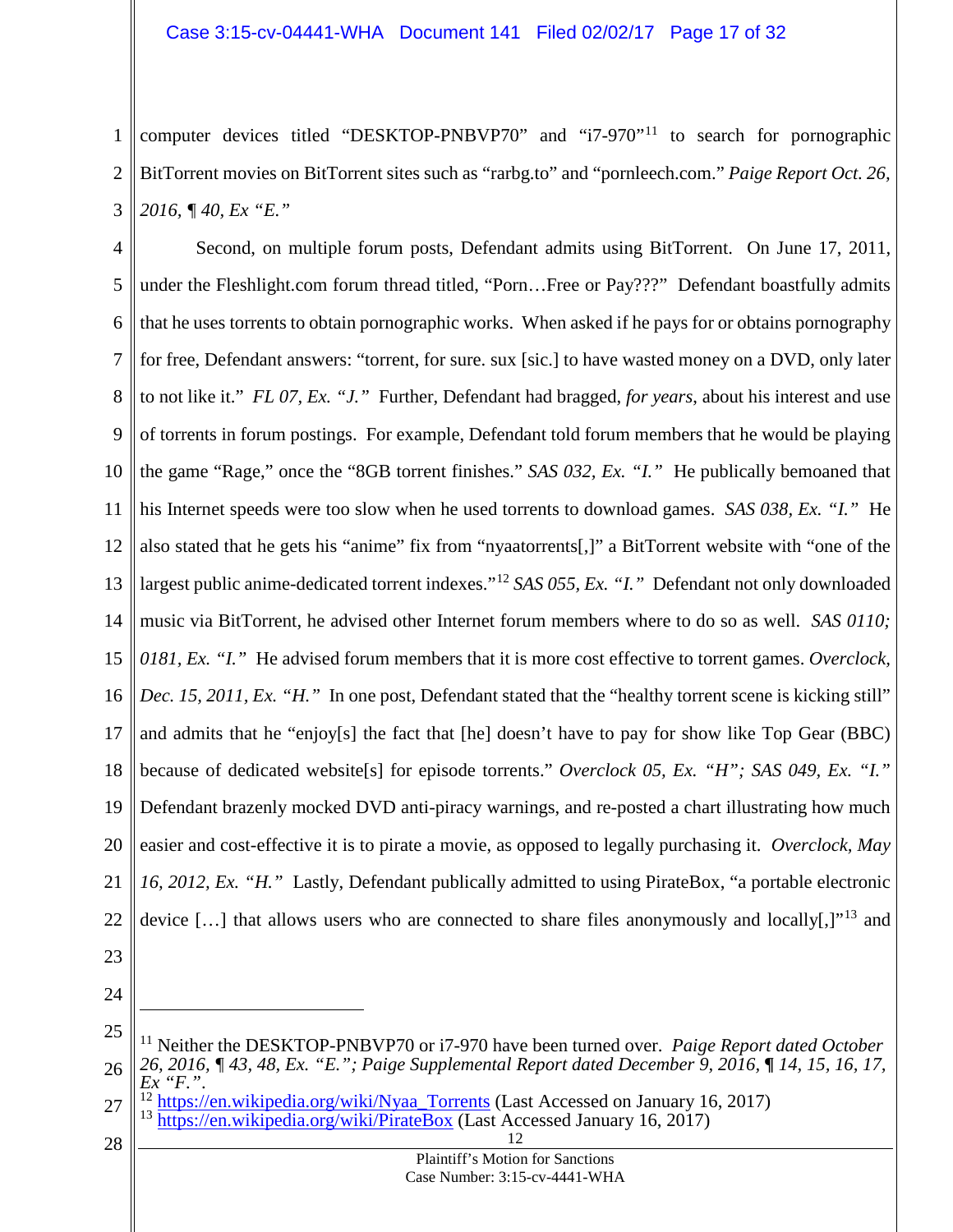1 2 admits to using this device while at work. *PirateBox 012, 015, attached to the Declaration of Anthony Lupu as Exhibit "L."*

3 4 5 6 7 8 9 Third, Defendant stated at deposition that he downloaded films from BitTorrent because it was simply easier to not pay for it, and have the material readily available through torrents. *Defendant's Deposition 43:2-45:11, Ex "B."* Defendant stated he was concerned that what he was doing was "wrong," however, he did so because he simply did not "want to wait a long time, when it's available now for consumption." *Defendant's Deposition 49:9-25, Ex "B."* Defendant even admitted that he was concerned that when he downloaded films that he may have been infringing somebody's copyright. *Defendant's Deposition 43:14-22, Ex "D."*

10 11 12 13 It is clear that Defendant's denials of using BitTorrent to illegally download copyright works are perjurious. In fact, it was only after reviewing Mr. Paige's expert reports and Defendant's own online forum posts, did Defendant admit to downloading mainstream movies, adult-content movies, games, and music using Torrents. *Defendant's Deposition, 42:19-23, 45:12-49:25, Ex. "B."*

<span id="page-17-0"></span>14

15

D. Defendant Committed Perjury in this Case by Falsely Representing that he Did Not View **Pornography** 

16 17 Defendant denied watching adult-content movies except for twice in high school. *Defendant's Responses to Plaintiff's First Set of Interrogatories, No. 18, Ex. "C."*

18 19 20 21 22 23 24 25 26 Defendant shares, in detail, his interest in pornography. *SAS 059, Ex. "I."* He states that he is addicted to three things, including "internet porn," and "computer." *SAS 074, Ex. "I."* He further admits that he "watch[es] too much porn for [his] own good," and even suggests that he watches porn when he is at work. *SAS 065, Ex. "I."* And, public forum posts show that Defendant creates and publishes his own pornographic animation. *Torrents 01-04, attached to the Declaration of Anthony Lupu as Ex.* "*K.*" He states that he is scared of the "new tab displaying all my porn sites I frequent daily." *Overclock 06, June 12, 2012, Ex. H.* Lastly, in response to a thread entitled "Show your porn viewing place," Defendant posted a picture of his computer set-up, which has *three* monitors. *FL065, Ex. "J."*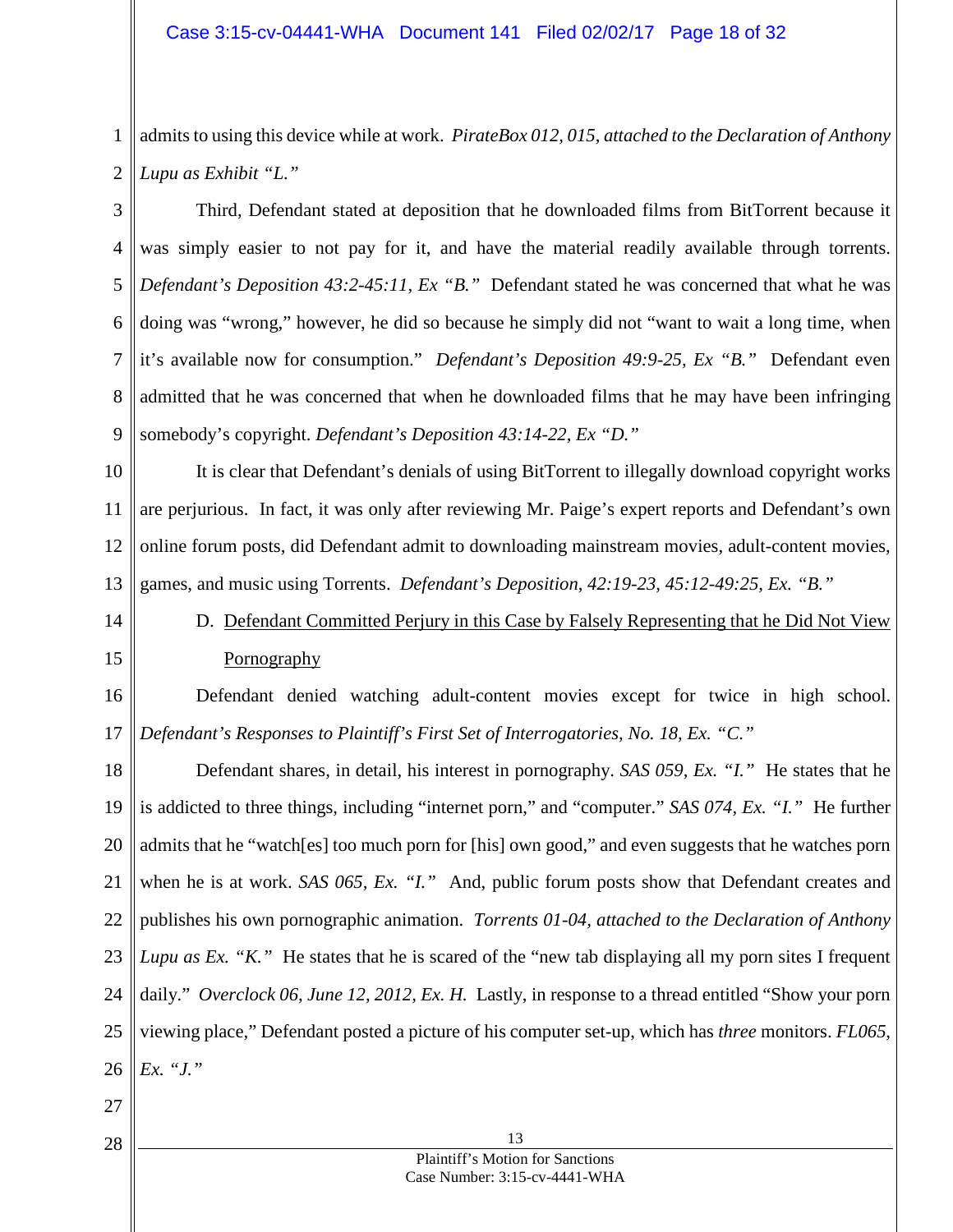|  | Case 3:15-cv-04441-WHA Document 141 Filed 02/02/17 Page 19 of 32 |  |  |  |
|--|------------------------------------------------------------------|--|--|--|
|--|------------------------------------------------------------------|--|--|--|

- <span id="page-18-0"></span>1 2
- E. Defendant Committed Perjury at Deposition When He Falsely Stated that he Was Unable to Remotely Access His Home Computer From Work

3 4 5 6 As part of his defense, Defendant claims that he could not have possibly infringed Plaintiff's works because he was at work during specific dates and times of infringement. Plaintiff rebutted this argument by asserting that Defendant could have remotely accessed his home computers from work. *Paige's Supplemental Report dated December 16, 2016,*  $\P$ *[18-23, Ex. "F."* 

7 8 At deposition, Defendant was asked if he could remotely access his home computer form work at any time between 2011 through 2016:

Q. By the way, when you're at work, can you remotely access your home computer?

9

10

11 12

28

A. No.

Q. – during 2011 to 2016?

13 *See Defendant's Deposition, 35:16-22, Ex. "B."*

A. No, sir. Q. At no time –

A. No.

14 15 16 17 18 19 20 21 22 23 24 25 26 27 That statement is brazenly false. Multiple forum posts memorialize Defendant being at work, remoting in to his home computer. In a forum post dated December 23, 2011, Defendant states that he has 3 computer screens at home, and that the "only main con I have is when remoting in from work: we have a single 21' widescreen as a display, and when I remote to my home pc, the resolution at home is so large, that it has to scale super tin, causing lag because of the full screen rendering." *Overclock, December 23, 2011, Ex. "H."* He states in a post dated February 22, 2012 that "I just remoted in to my home PC from work to sign up. I ran the diagnostic tool, and am awaiting confirmation." *Overclock, February 22, 2012, Ex. "H."* "I remoted to my computer from work to start my DL [download]." *Overclock March 15, 2012, Ex. "H."* "Anyone been able to change their video options? I got to the main menu and was able to access the video option… am remoting in from work to try gaining access, even for a few minutes." *Overclock April 20, 2012, Ex. "H."*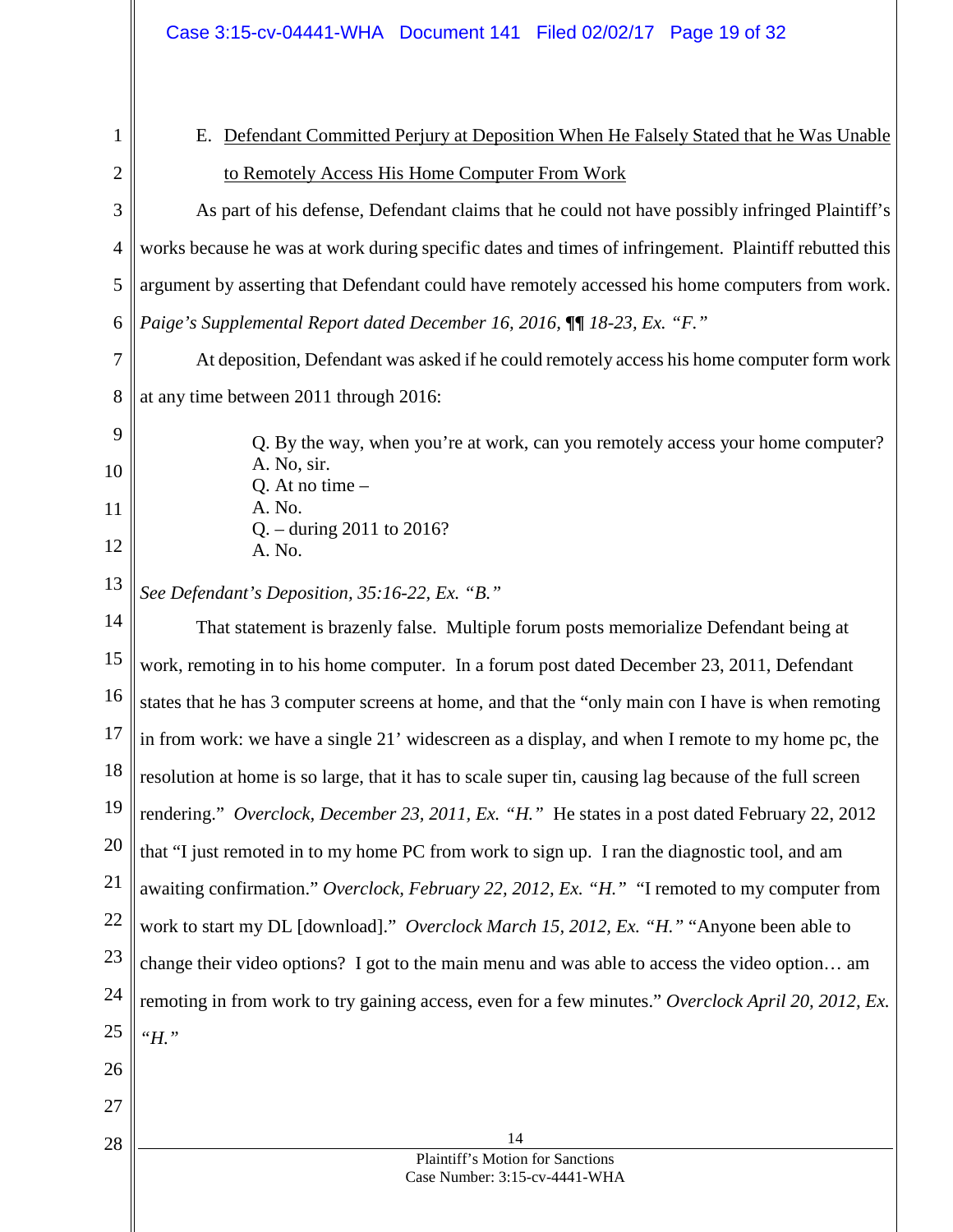<span id="page-19-0"></span>1

# F. Defendant Committed Perjury In This Case By Falsely Representing That His Corsair 350D Computer Was Only Built in 2016 – It Was Built in 2013.

2 3

4 5 6 As previously discussed, Defendant represented at deposition that his Corsair 350D computer was only operational in March 2016 and that it was solely used until August 2016. *Defendant's Deposition* 85:18-86:24*, Ex "B."* Defendant specifically denied that the Corsair 350D was operational from September 2013 to March 2016. *Defendant's Deposition* 86:5-24*, Ex "B."*

7 8 9 However, those statements were false. Forum posts establish that Defendant built a Corsair 350D computer in late 2013. *Overclock Oct. 3, 2013, Ex. "H"; Dec. 13, 2013, Ex. "H"; Overclock April 16, 2015, Ex. "H"*; *Defendant's Deposition 81:14-20, Ex. "B."*

10 11 Not only did Defendant commit perjury, he failed to turn over the hard drives he used in the Corsair 350D from 2013 to 2016.

12 13

# <span id="page-19-1"></span>**VI. DEFENDANT PRODUCED AN INACCURATE AND POSSIBLY ALTERED VERSION OF HIS EMPLOYMENT RECORDS.**

14 15 16 17 18 19 20 At deposition, Defendant produced his employment records, which consisted of a February 2015 and August 2015 monthly schedule, and timesheets from various weeks, including August 10, 2015 to August 23, 2015. None of the records were signed. *Employment Records produced at deposition, attached to the Declaration of Anthony Lupu as Exhibit "M."* The produced weekly timesheets indicated that Defendant worked for five (5) hours on August 18, 2015 and six (6) hours on August 19, 2015. *Produced Employment Records, 1.002-52, attached to the Declaration of Anthony Lupu as Exhibit "M."*

21 22 23 24 The significance of August 18, 2015 is that Excipio's system detected infringing activity on that date that began on August 18, 2015 at 11:05 a.m., and which continued throughout the day and evening, with various break times, until 12:03 a.m. on August 19, 2015. *See Exhibit 7 to the Deposition of Defendant, Ex. "B."*

25 26 27 Defendant stated at deposition that he was provided the monthly calendar by his supervisor, Renee. *Defendant's Deposition, 131:2-24, Ex. "B."* With respect to his biweekly timecards, Defendant stated that he simply fills in the number of hours he worked on an Excel spreadsheet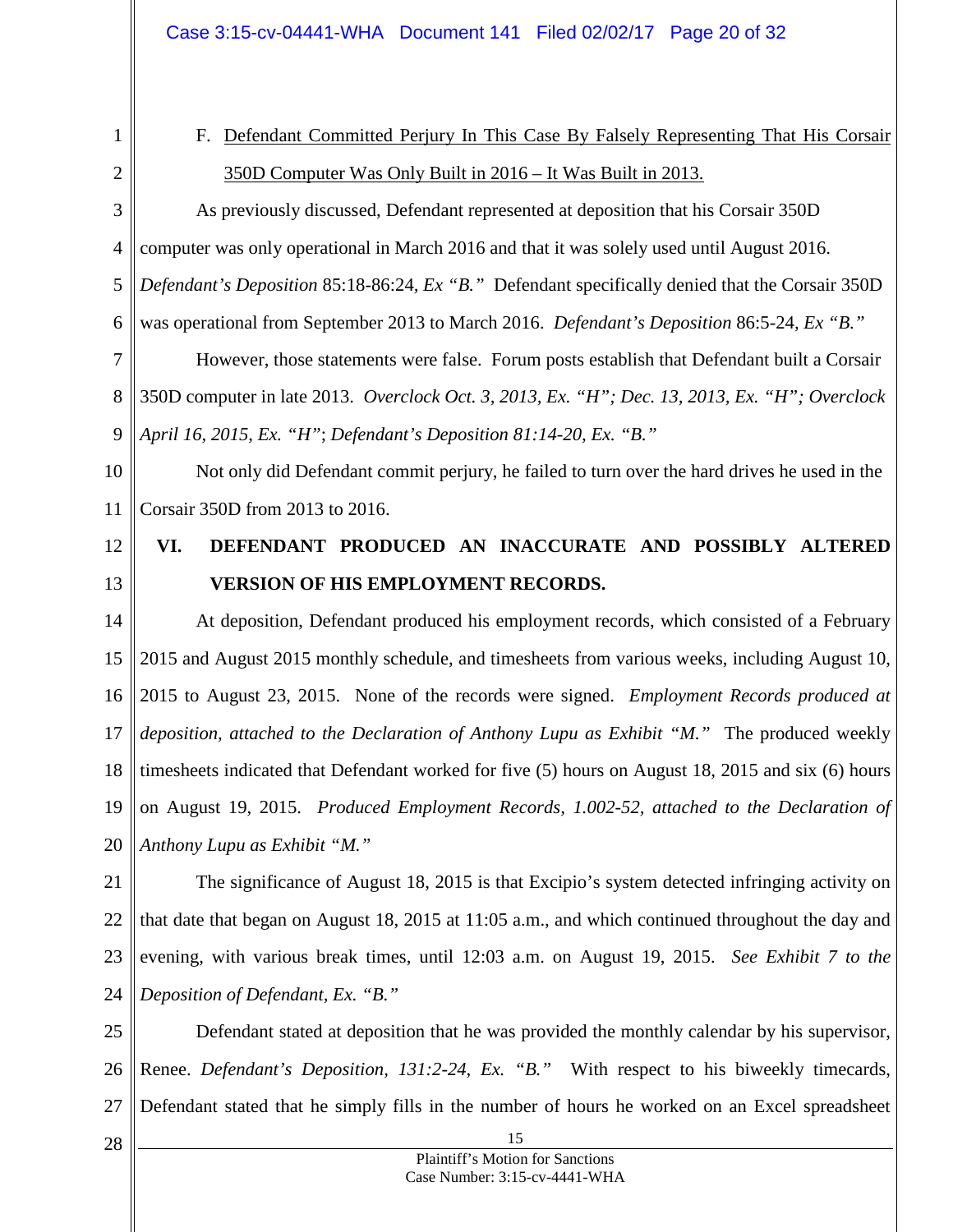1 2 located at his workstation, but that he does not note the specific hours worked. *Defendant's Deposition, 132:25-135:11, Ex. "B."*

3 4 5 6 7 8 Defendant initially stated that the produced weekly Excel file was sent directly from his workstation, but he then indicates that his supervisor sent the Excel file to him, which he forwarded to his counsel. *Defendant's Deposition, 141:2-24, Ex. "B.".* Defendant was asked why he didn't simply send the Excel file directly himself (as it was located at his workstation), and Defendant is unable to provide a direct response, indicating that he requested a "printout" from his supervisor, and the produced documents were provided. *Defendant's Deposition, 142:6-144:25, Ex. "B."*

9 10 11 12 Plaintiff subpoenaed the records to authenticate them. Upon review, the records do not indicate that Defendant had worked for five (5) hours on August 18, 2015. Rather, Defendant worked for four (4) hours on August 18, 2015 and took one (1) hour for "Leave Hours / Sick Leave." *Subpoenaed Employment Records, attached to the Declaration of Anthony Lupu as Exhibit "N."*

13 14 15 While Plaintiff concedes that there may be an innocuous explanation for the discrepancy, Defendant has not earned himself the benefit of the doubt, and there may be a troubling, sanctionable action behind the inconsistency.

16

### <span id="page-20-0"></span>**VII. LEGAL STANDARD FOR SPOLIATION SANCTIONS**

17 18 Courts throughout the Ninth Circuit universally apply a three-part test when determining whether sanctioning a party for spoliation is appropriate. The court analyzes whether:

19 20 (1) the party with control over the evidence had an obligation to preserve it at the time of destruction;

21 (2) the evidence was destroyed with a "culpable state of mind"; and,

22 (3) the evidence was relevant to the party's claim or defense.

23 *Reinsdorf v. Skechers U.S.A., Inc.*, 296 F.R.D. 604, 625–28 (C.D. Cal. 2013); *In re Hitachi TV Optical* 

24 *Block Cases*, 2011 U.S. Dist. LEXIS 90882, at \*16 (citing *Zubulake IV*, 220 F.R.D. at 220; *Slep-Tone* 

25 *Entm't Corp. v. Granito*, 2014 U.S. Dist. LEXIS 2023, \*7–8 (D. Ariz. Jan. 7, 2014) (citations omitted);

26 *Veolia Transp. Servs. v. Evanson*, 2011 U.S. Dist. LEXIS 136544, \*6–7 (D. Ariz. Nov. 28, 2011).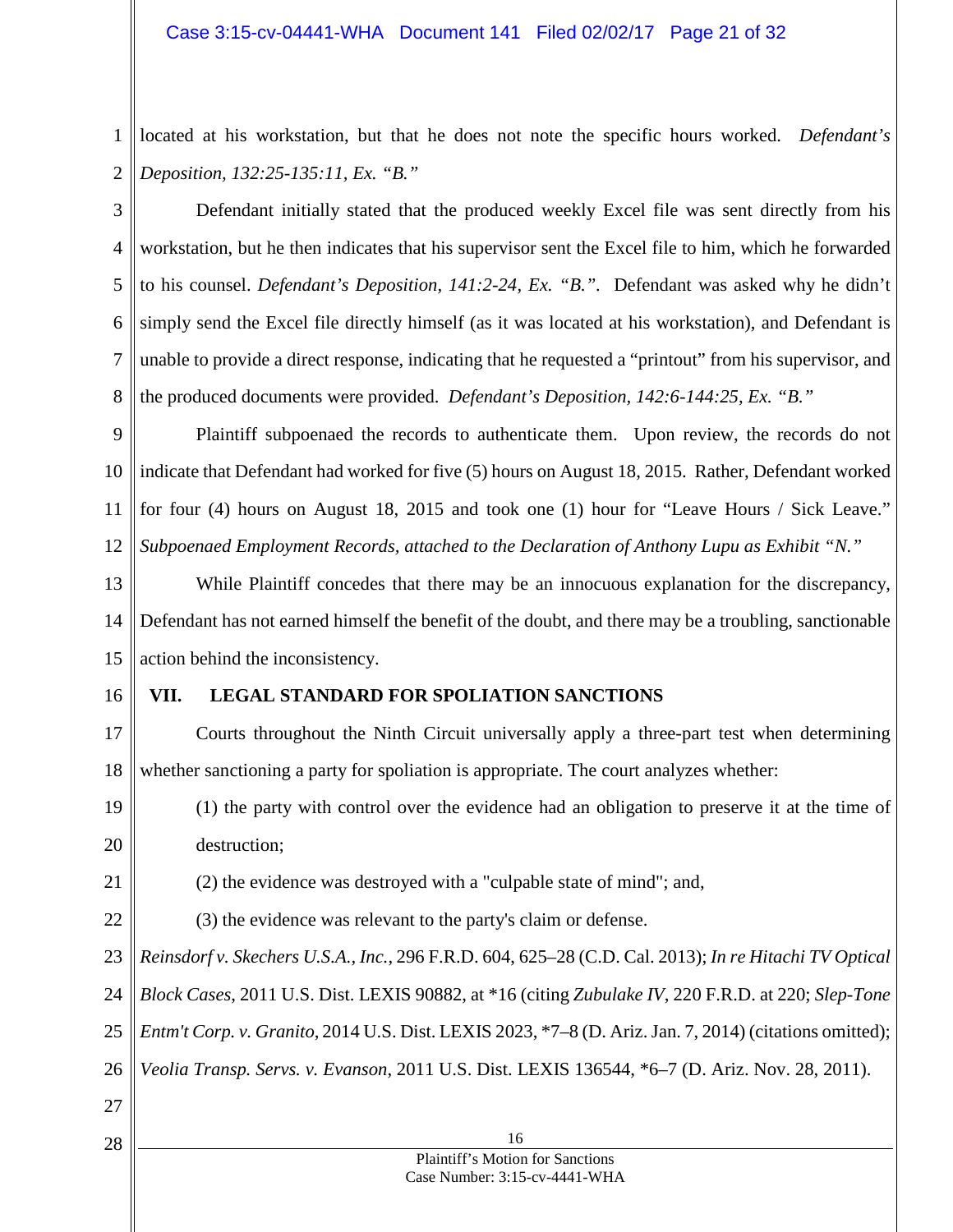1 2 3 4 5 6 7 8 9 10 11 12 13 14 "Spoliation is 'the destruction or significant alteration of evidence, or the failure to preserve property for another's use as evidence[,] in pending or reasonably foreseeable litigation.'" *Reinsdorf v. Skechers U.S.A., Inc.*, 296 F.R.D. 604, 625–28 (C.D. Cal. 2013) (citing *Zubulake v. UBS Warburg LLC ("Zubulake IV")*, 220 F.R.D. 212, 216 (S.D.N.Y. 2003) (quoting *West v. Goodyear Tire & Rubber Co.*, 167 F.3d 776, 779 (2d Cir. 1999))). "There are two sources of authority under which a district court can sanction a party who has despoiled evidence: the inherent power of federal courts to levy sanctions in response to abusive litigation practices, and the availability of sanctions under Rule 37 against a party who 'fails to obey an order to provide or permit discovery.'" *Leon v. IDX Sys. Corp.*, 464 F.3d 951, 958 (9th Cir. Wash. 2006) (citing *Fjelstad v. Am. Honda Motor Co.*, 762 F.2d 1334, 1337–38, (9th Cir. 1985); Fed. R. Civ. P. 37(b)(2)(C)). "The authority to impose sanctions for spoliation arises from a court's inherent power to control the judicial process." *Reinsdorf*, 296 F.R.D. at 625. "Inherent powers, however, must be exercised with restraint and discretion." *In re Hitachi TV Optical Block Cases*, 2011 U.S. Dist. LEXIS 90882, \*18 (S.D. Cal. Aug. 12, 2011) (citing *Roadway Exp., Inc. v. Piper*, 447 U.S. 752, 764 (1980)).

15 16 17 18 19 Despite the broad discretion given to trial courts to impose sanctions for spoliation, "[t]he exercise of a court's inherent powers must be applied with 'restraint and discretion' and only to the degree necessary to redress the abuse. Accordingly, the determination of an appropriate sanction for spoliation is 'confined to the sound discretion of the trial judge, and is assessed on a case-by-case basis.'" *Reinsdorf*, 296 F.R.D. at 625 (citations omitted).

20

## <span id="page-21-1"></span><span id="page-21-0"></span>**VIII. DEFENDANT SHOULD BE SANCTIONED FOR SPOLIATION**

- 21
- <span id="page-21-2"></span>22

# A. Defendant Intentionally Spoiled At Lease Four (4) of His Computer Device Hard Drives **1. Defendant Had Control of and a Duty to Preserve the Hard Drives**

23 24 25 26 Defendant had exclusive control over his computers and hard drives during the relevant period. *Cf. In re Hitachi TV Optical Block Cases,* 2011 U.S. Dist. LEXIS 90882 at 47. He is the only possible spoliator. Indeed, Defendant did not testify that the hard drives where ever in the possession of anyone other than himself.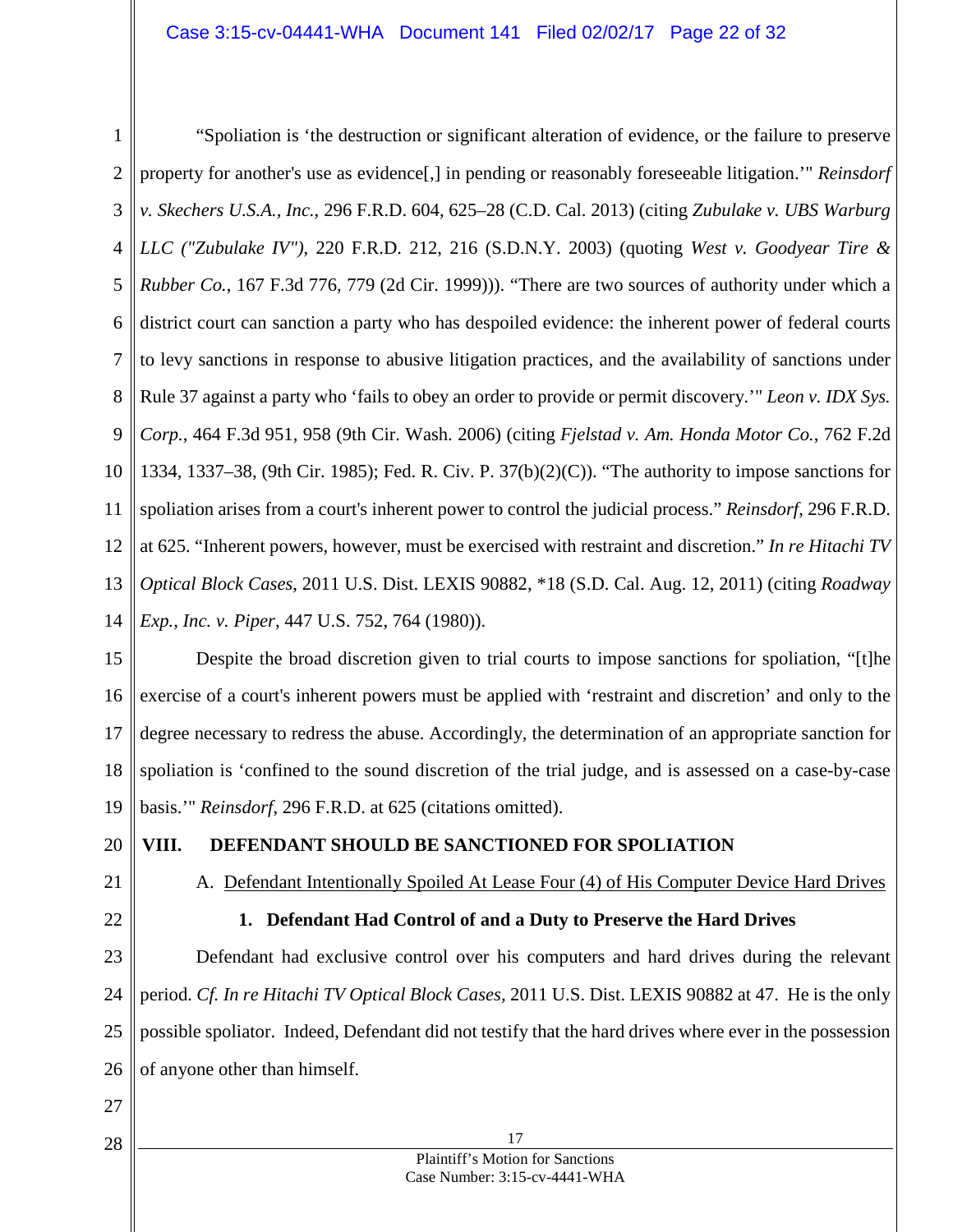1 2 3 4 5 6 7 Moreover, Defendant had a duty to preserve the drives. While the duty to preserve evidence may attach on Defendant prior to his notice of a live action against him, courts in this Circuit have definitively held that this duty at least attaches at the time Defendant is on notice. *See e.g.*, *Reinsdorf*, 296 F.R.D. at 626–27 ("[T]he obligation to preserve evidence, 'arises when the party has notice that the evidence is relevant to litigation or when a party should have known that the evidence may be relevant to future litigation.'") (quoting *Zubulake IV*, 220 F.R.D. at 216)); *Keithley v. Home Store.com, Inc.*, 2008 U.S. Dist. LEXIS 61741, \*47–48 (N.D. Cal. Aug. 12, 2008) (litigation hold).

8 9 10 11 12 13 14 15 16 17 Here, Defendant first learned of the instant lawsuit in November 2015. *See Defendant's Deposition 107:3-5, Ex. "D."* As such, in November 2015, Defendant had knowledge that Plaintiff had filed a lawsuit against Defendant for infringing Plaintiff's works via BitTorrent and that any computer device capable of using the BitTorrent protocol would be highly relevant. Since the complaint alleges Defendant downloaded digital files through BitTorrent protocols, Defendant also had strong reasons to know that his computer devices and Internet history were material and relevant to this action. Further, Defendant had retained an attorney by December 30, 2015 and a forensic computer expert by January 29, 2015, and virtually all of the hard drive spoliation occurred after that time (with the partial exception being the Solid State Drive, which he began to destroy December 10, 2015 and continued to do so through to April 3, 2016).

<span id="page-22-0"></span>18

#### **2. Defendant Had Culpable State of Mind**

19 20 21 22 23 24 25 26 27 A party's destruction of evidence need not be in 'bad faith' to warrant a court's imposition of sanctions." *UMG Recordings, Inc. v. Hummer Winblad Venture Partners (In re Napster, Inc. Copyright Litig.)*, 462 F. Supp. 2d 1060, 1066 (N.D. Cal. 2006). However, a party's motive or degree of fault in destroying evidence is relevant to what sanction, if any, is imposed." *See Realnetworks, Inc. v. DVD Copy Control Ass'n*, 264 F.R.D. 517, 523 (N.D. Cal. 2009) (citations omitted); *In re Hitachi TV Optical Block Cases*, 2011 U.S. Dist. LEXIS 90882 at 19–20 ("Motive or degree of fault in destroying the evidence, however, should be considered in choosing the appropriate sanction.") "At a minimum, the culpable state of mind is negligence." *Olney v. Job.com*, No. 1:12-cv-01724- LJO-SKO, 2014 U.S. Dist. LEXIS 152140, at \*38 (E.D. Cal. Oct. 24, 2014).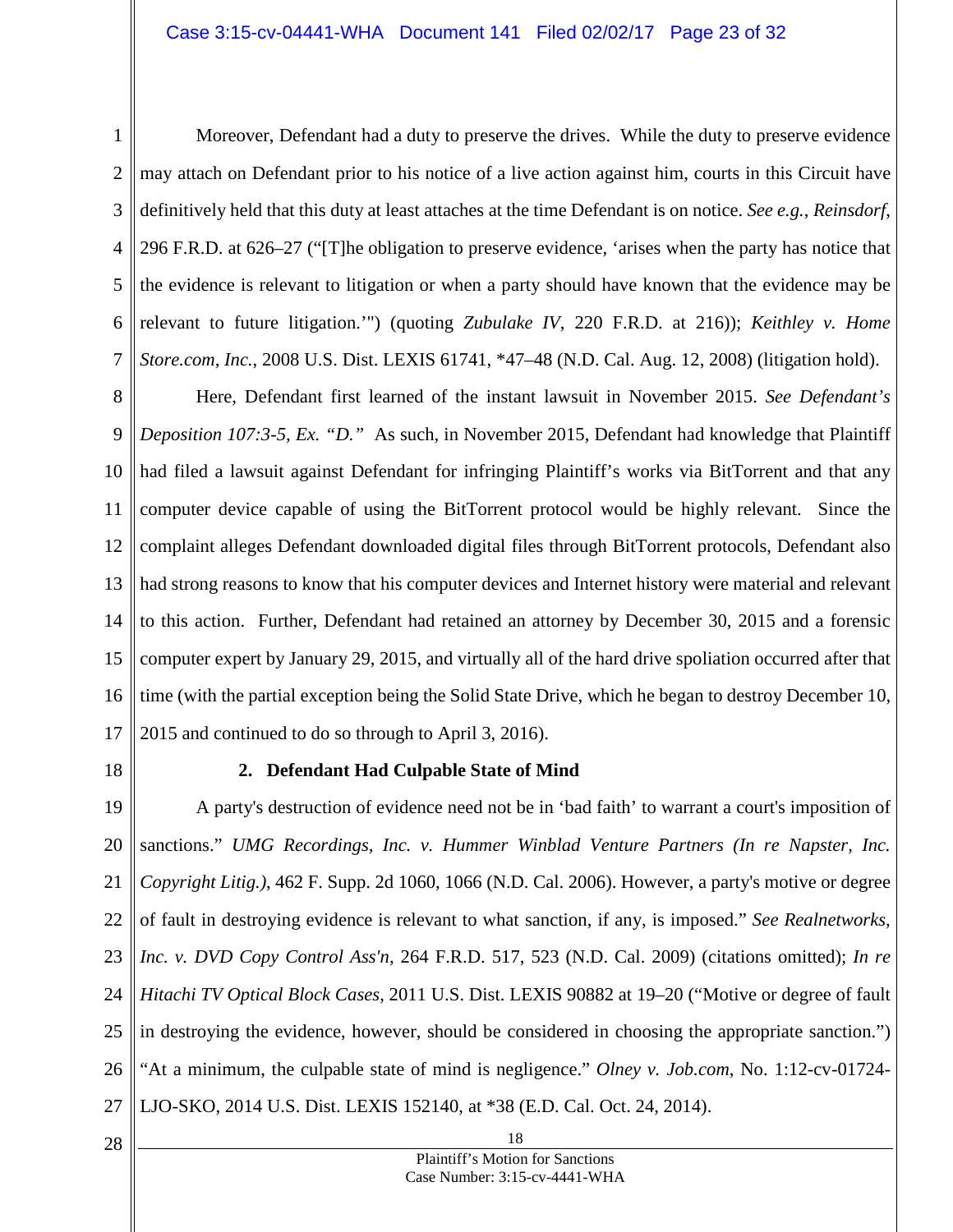1 2

In the case at hand, Defendant's actions went beyond the pale of mere negligence - he consciously and detrimentally altered and deleted evidence *after* having notice of the suit.

3

As previously discussed, Defendant intentionally spoiled four (4) hard drives.

4 5 6 7 8 Solid State Drive. Defendant spoiled the Solid State Drive on December 10, 2015, very shortly after lawsuit notification. Defendant installed Windows 10 and deleted the "windows.old" files. He then installed CCleaner on December 12, 2015, and ran it run numerous times thereafter, the last of which was on April 3, 2016 – days before he turned it over for expert imaging on April 20, 2016. *Paige Report Oct. 26, 2016, ¶ 26, 28, 29, Ex "E." Defendant's Deposition 109:12-110:1, Ex "B."* 

9 10 11 12 13 14 Paige established that Defendant had knowledge of the lawsuit, and searched for Malibu Media lawsuit information, by November 30, 2015. *Paige Report Oct. 26, 2016, ¶ 21-25, Ex "E*.*"* It is simply incredible to claim that Defendant installed a new operating system and CCleaner on his computer with any other intent than to destroy relevant evidence. In fact, if Defendant, a sophisticate computer builder, is as innocent has he apparently claims, he would have bent over backwards to ensure that all relevant evidence was preserved in its pristine state.

15 16 17 250 GB Western Digital hard drive. Defendant had installed Windows 7 and CCleaner on the "250 GB Western Digital" hard drive on February 14, 2016. *Paige Report Oct. 26, 2016, ¶ 17, 35 Ex "E*.*"* By this time, Defendant had been aware of the lawsuit for months.

18 19 20 21 22 23 By the time evidence on the 250 GB Western Digital hard drive was destroyed, Defendant had had an attorney for six (6) weeks. *See Notice of Appearance, December 30, 2015, Document No. 16*. Also, by February 14, 2016, when he installed a new operating system and CCleaner on the 250 GB hard drive, Defendant had retained a forensic computer analyst to examine his hard drives, and the forensics expert, Mr. Yasumoto, had even picked up a different hard drive owned by Defendant two weeks previous on January 29, 2016 for forensic analysis.[14](#page-23-0) *See Michael Yasumoto Expert Report* 

24

 $\overline{a}$ 

<span id="page-23-0"></span><sup>25</sup> 26 27 <sup>14</sup> Interestingly, at deposition (which took place on January 31, 2016) Mr. Yasumoto testified that he was not given the Solid State Drive (which was the first hard drive produced to Plaintiff) on January 29, 2016. Instead he was given a "back up" copy of the Solid State Drive, a Western Digital 500 GB drive. Mr. Yasumoto drafted his report dated March 23, 2016, in which he expressly indicated he could not rule out Torrent use on the 500GB drive, and asked counsel for

<sup>19</sup> Defendant if he could examine the original Solid State Drive. Defendant produced the Solid State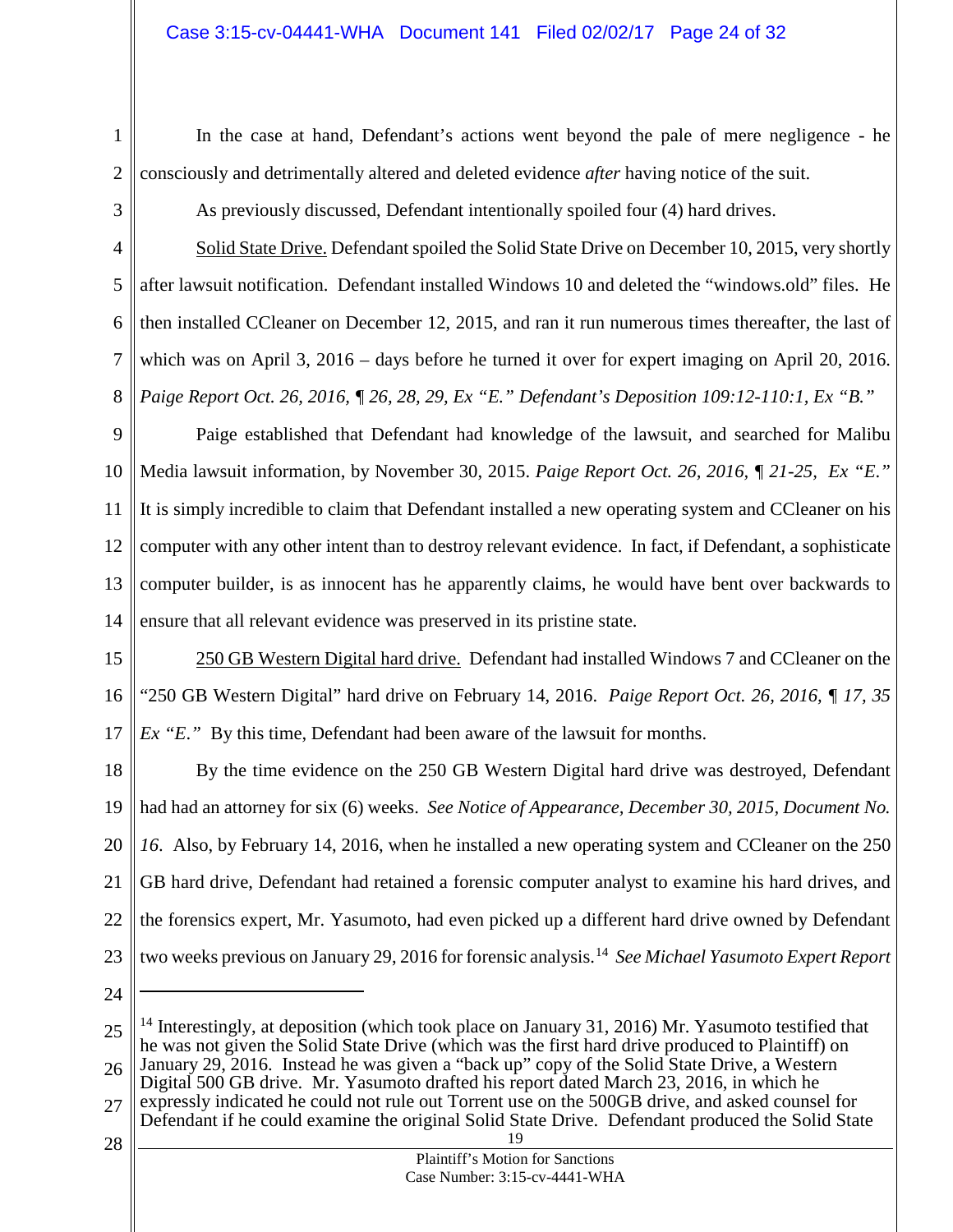1 2 3 *dated March 28, 2016, attached as Exhibit "G" to the Declaration of Anthony Lupu.* Nevertheless, Defendant still installed a new operating system, and CCleaner on his 250 GB Western Digital hard drive even after retaining counsel and a forensics expert.

4 5 6 "250 GB Samsung Evo" and "First 120GB Patriot." On October 26, 2016, Plaintiff served its expert report, which set forth its evidence that Defendant destroyed relevant evidence, and had still not produced all of his hard drives. *Paige Report Oct. 26, 2016, ¶ 40, 41, Ex "E."*

7 8 9 10 11 Defendant then produced the "250 GB Samsung Evo" and a "First 120GB Patriot" on November 11, 2016, one month before discovery cut-off. However, Paige established that Defendant used CCleaner to wipe both the 250 GB Samsung Evo and First 120GB Patriot on November 5, 2016 which was six (6) days prior to imaging. *Paige Supplemental Report, December 9, 2016, ¶ 10-13, Ex. "F."*

12 13 14 15 16 By this time, of course, Defendant had been involved in the litigation for one year, and had been represented by counsel for twelve (12) months. His expert, Mr. Yasumoto, who had been onboard since January 29, 2016, had examined multiple hard drives and drafted six (6) reports, and Plaintiff's expert, Mr. Paige had detailed all of his finding regarding the use of CCleaner and its effect on the evidence in his October 26, 2016 report.

17 18 19 20 21 22 23 It is simply beyond belief for Defendant to claim that the use of CCleaner and reinstalling his operating systems were anything but deliberate acts to destroy relevant evidence. Defendant's state of mind was willful. *Veolia Transp. Servs. v. Evanson*, 2011 U.S. Dist. LEXIS 136544, 11 (D. Ariz. Nov. 28, 2011) ("[Defendant] acted at least willfully here, and likely in bad faith. [Defendant] was aware of Veolia's subpoena and had obtained counsel prior to her destruction of the evidence; indeed, it seems likely that she had her hard drive imaged for purposes related to this litigation. That after receiving Veolia's subpoena and having her hard drive imaged, [Defendant] then install[ed] a new

24

 $\overline{a}$ 

- 26 27 dated July 1, 2016. The "new report" never made mention of the Western Digital 500 GB drive (which also was not referenced in the responses to interrogatories dated July 5, 2015). The Western Digital 500 GB was turned over November 11, 2016. Upon information and belief, the March 23, 2016 report was never turned over until Mr. Yasumoto's deposition on January 31, 2016.
- 28

<sup>25</sup> Drive to Mr. Yasumoto on April 13, 2016 – after he had used CCleaner on it multiple times. Thereafter, Defendant produced to Plaintiff the Solid State Drive, and Mr. Yasumoto's "new report"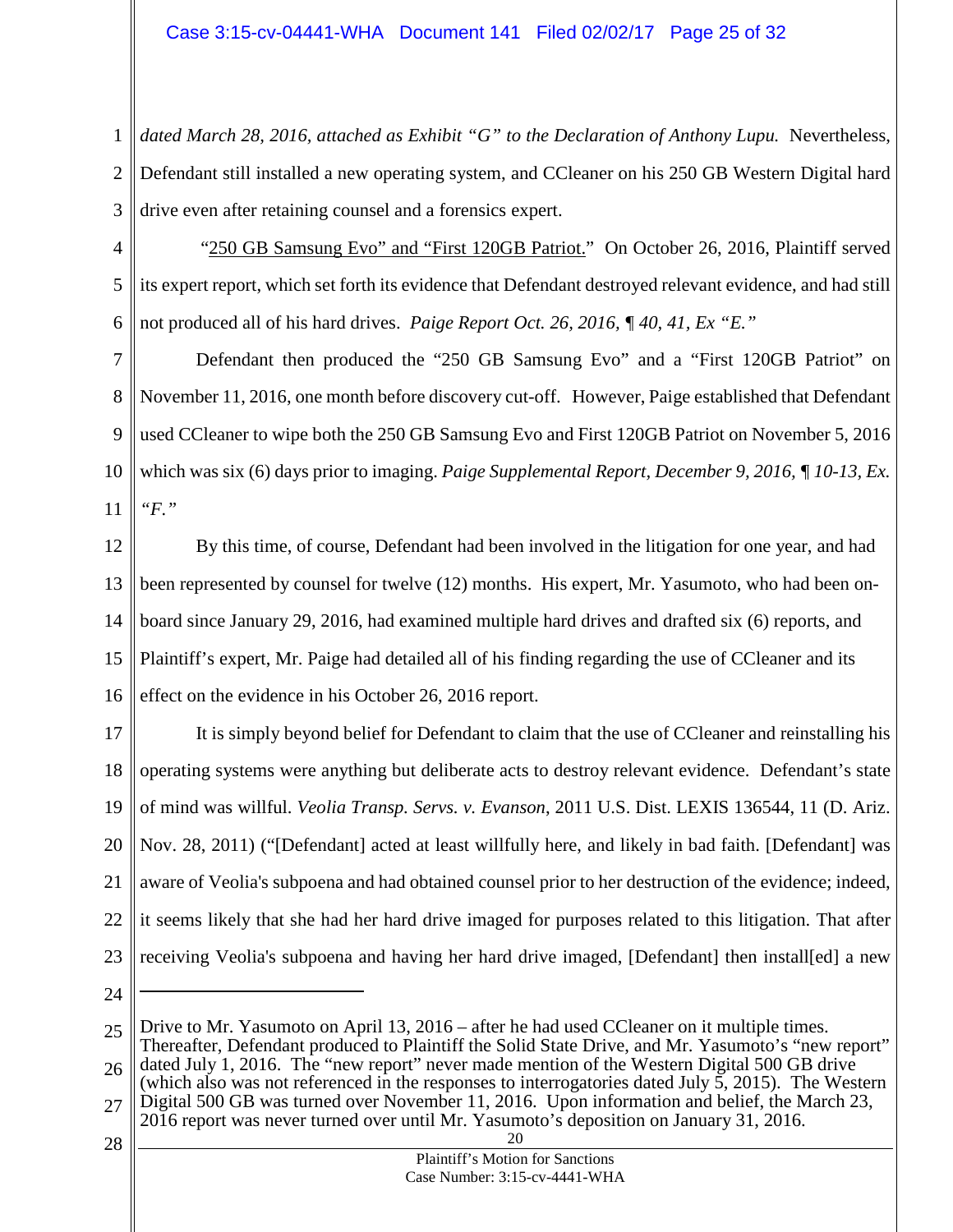1 2 3 4 5 hard drive and refused to pay the imaging company to maintain the image of her hard drive amounts to a willful destruction of that evidence."); *see also Leon v. IDX Sys. Corp.*, 464 F.3d 951, 959 (9th Cir. 2006) ("The district court concluded that Leon's behavior amounted to willful spoliation because he knew he was under a duty to preserve all data on the laptop, but intentionally deleted many files and then wrote a program to write over deleted documents.")

<span id="page-25-0"></span>6

#### **3. Defendant Computer Hard Drives are Material and Relevant to this Lawsuit**

7 8 9 10 11 12 13 14 15 16 "[W]here the computer itself is at the heart of the litigation-where it is, in effect, an instrumentality of the alleged copyright infringement - it is plainly relevant . . . ." *Capitol Records, Inc. v. Alaujan*, 593 F. Supp. 2d 319, 321 (D. Mass. 2009). Defendant's computer hard drives are plainly relevant to this litigation. "[Defendant] knew or should have known that the computer's memory was relevant to the lawsuit against him because he received notice of the action against him on March 9, 2005 -- sixteen days before he wiped the hard drive clean." *Paramount Pictures Corp. v. Davis,* 234 F.R.D. 102, 111 (E.D. Pa. 2005). Since the spoliation was done in bad faith, the presumption weighs in Plaintiff's favor. *See Reinsdorf*, 296 F.R.D. at 627 ("When evidence is destroyed in bad faith (i.e., intentionally or willfully), that fact alone is sufficient to demonstrate relevance.") (citing *Zubulake IV*, 220 F.R.D. at 220).

17 18 19 20 21 The relevance standard is the same low bar found in the Federal Rules of Evidence 401. *See Slep-Tone Entm't Corp.*, 2014 U.S. Dist. LEXIS 2023 at 16. It is more likely than not that the information altered and destroyed by Defendant related to Plaintiff's works or other BitTorrent activities that would have aided in the identification and discovery process. Indeed, the timing of Defendant's actions strongly suggests the evidence was particularly relevant to the case at hand.

- <span id="page-25-1"></span>22 23
- B. Defendant Should be Sanctioned for Withholding Hard Drives and Producing Inaccurate Employment Records

24 25 26 27 Not only did Defendant wipe several hard drives, Defendant failed to turn over at least two (2) hard drives which Defendant admitted was in use during the period of infringement - the "Western Digital 1 TB Hard Drive" and the "Family Spare Hard Drive." Also, Paige concluded that three (3) other devices and computers were never turned over for examination, including the following: i) a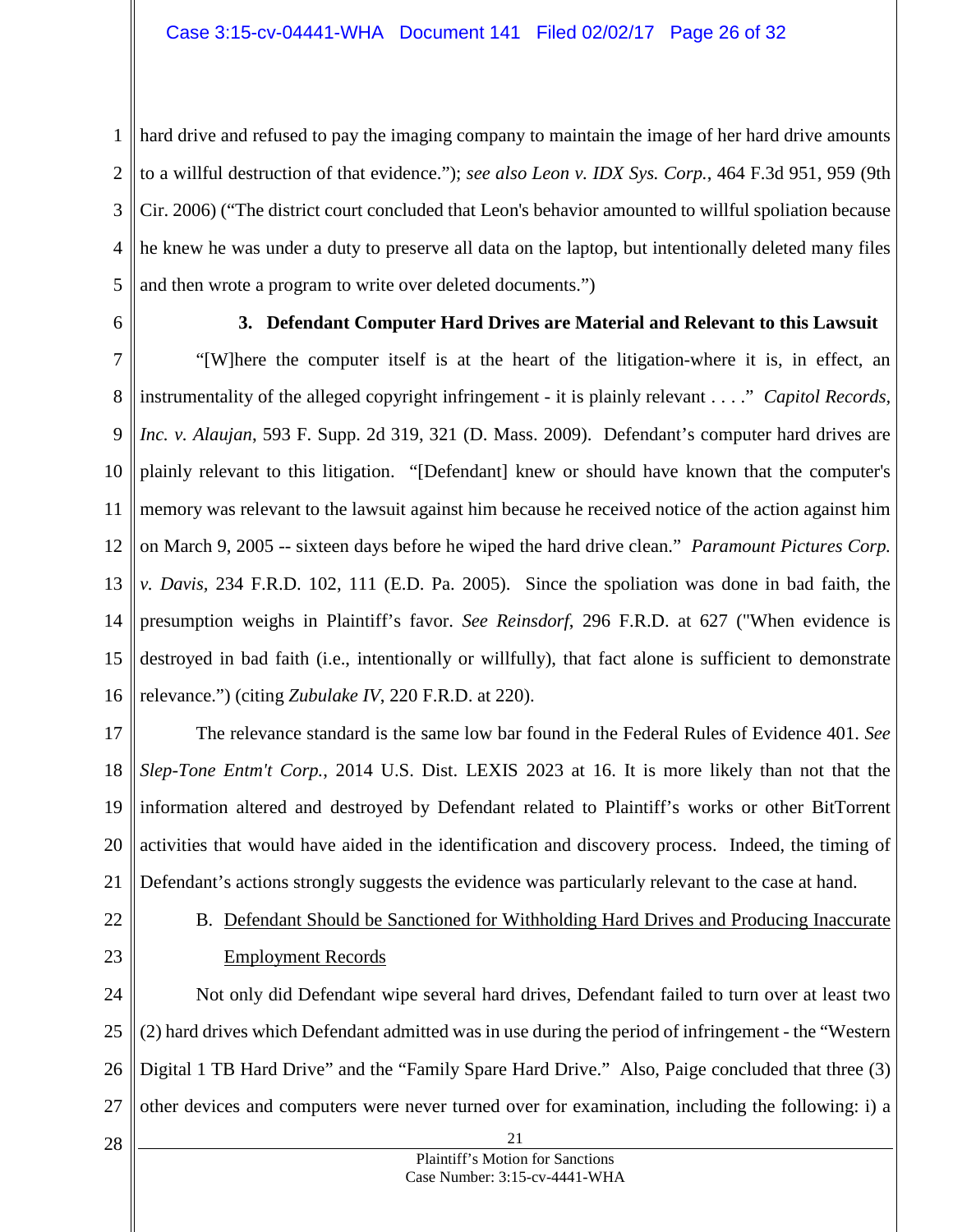1 2 3 Surface Tablet; ii) a DESKTOP-PNBVP70; and iii) an i7-970 computer. Last, Defendant withheld any and all hard drives that he used in the Corsair 350D from 2013 to 2016, because he falsely represented that it was not operational during those years.

4

5

As set forth above, Defendant had control over these drives, knew he had an obligation to produce the drives, and the drives and devices are relevant to the litigation.

6 7 8 9 10 Further, the documents relating to Defendant's employment records contained information different from that produced by his actual employer. *See* Exhibit M and N. Given Defendant's counsel's vigorous opposition to Plaintiff's request to verify these documents (CM/ECF 123; 125; 128; 126) and Defendant's voluminous discovery violations, Defendant's failure to give accurate copies is, at best, suspicious.

<span id="page-26-0"></span>11

#### C. Defendant Should be Sanctioned for Committing Perjury

12 13 14 15 16 17 18 19 20 21 22 23 Civil perjury is identical to criminal perjury: "false testimony concerning a material matter with the willful intent to provide false testimony, rather than as a result of confusion, mistake, or faulty memory." *Chamberlain v. Les Schwab Tire Ctr. of Cal., Inc.*, 2012 U.S. Dist. LEXIS 171325, \*8 (E.D. Cal. Nov. 30, 2012) (quoting *United States v. Dunnigan*, 507 U.S. 87, 94 (1993)). "Lying under oath and submitting false discovery responses constitute deliberate misconduct warranting the sanction of dismissal." *Watkins v. Infosys*, 2015 U.S. Dist. LEXIS 96375, \*11–12 (W.D. Wash. July 23, 2015) (citing *Combs v. Rockwell Int'l Corp*., 927 F.2d 486, 488 (9th Cir. 1991) ("Dismissal is an appropriate sanction for falsifying a deposition.")). "Dismissal is an appropriate sanction for perjury because committing perjury is tantamount to acting in bad faith." *Chamberlain*, 2012 U.S. Dist. LEXIS 171325, at \*8 (citing *Arnold v. County of El Dorado*, 2012 U.S. Dist. LEXIS 112398, \*4 (E.D. Cal. Aug. 9, 2012) *report and recommendation adopted*, No. 2:10-CV-3119 KJM-GGH (E.D. Cal. Sep. 27, 2012).

- 24
- 25
- 26

27

The record is replete with Defendant's perjury, including but not limited to:

- i. Defendant committed perjury in this case regarding the number of computer devices
- and hard drives used in his home during the period of recorded infringement;
- ii. Defendant committed perjury by denying his use of BitTorrent;
- 28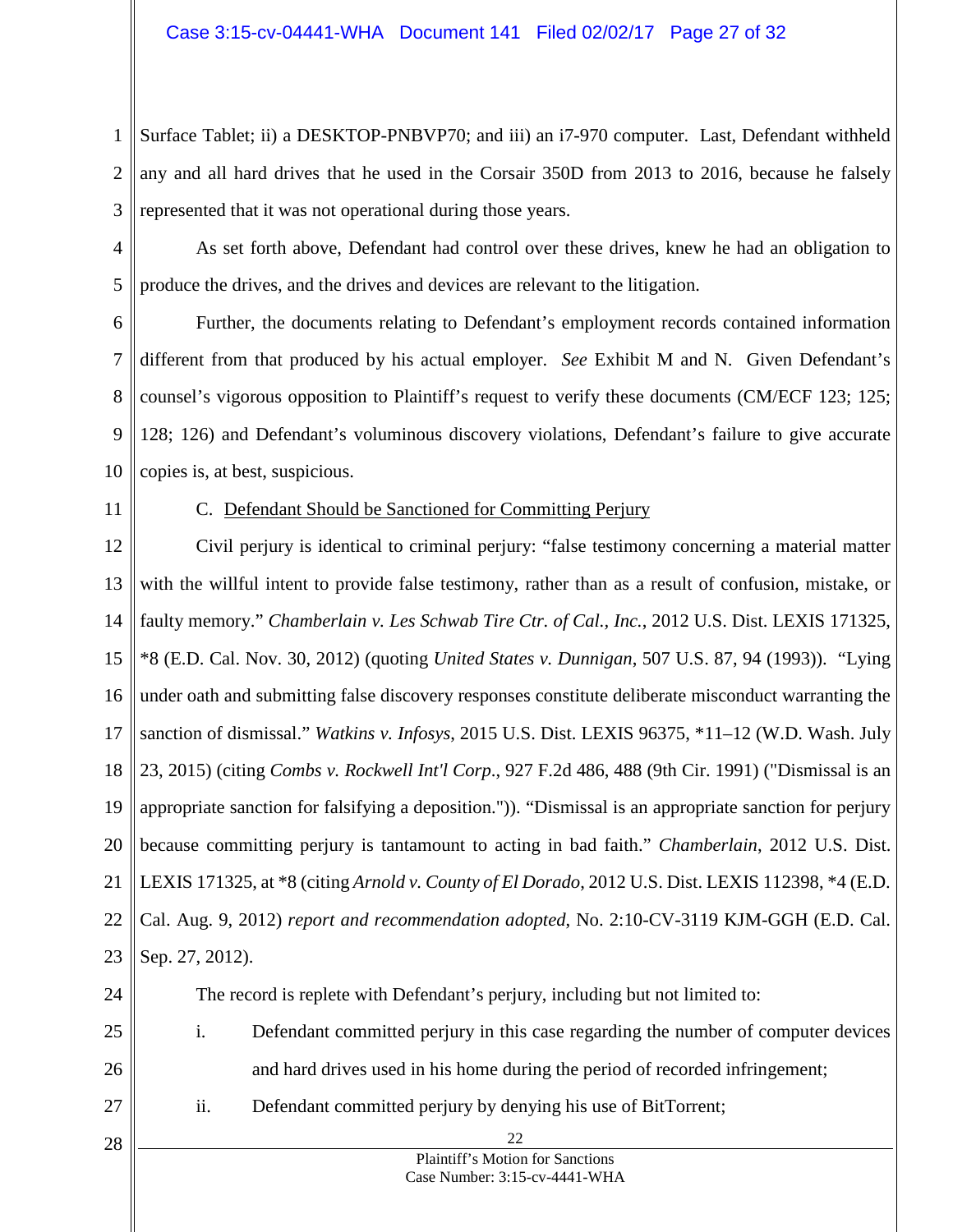- 1 2 3 4 5 6 7 8 iii. Defendant committed perjury by falsely representing that he did not view pornography; iv. Defendant committed perjury at deposition when he falsely stated that he was unable to remotely access his home computer from work; v. Defendant committed perjury at deposition when he falsely stated that he used CCleaner on his computer devices in August 2016, when forensics established that he had done so on November 6, 2011, days before production; and
- 9

vi. Defendant committed perjury by falsely representing that his Corsair 350D was only built in 2016, when it was built in 2013.

10 11 12 13 14 Defendant's untruths were not mere mistakes of minor facts, but deliberate attempts to conceal the truth and throw the case. As the Supreme Court has observed, "[f]alse testimony in a formal proceeding is intolerable," and a court "must neither reward nor condone such a 'flagrant affront' to the truth-seeking function of adversary proceedings." *ABF Freight Sys., Inc. v. N.L.R.B.*, 510 U.S. 317, 323 (1994) (citation omitted). Severe sanctions are warranted for Defendant's material perjury.

15

### <span id="page-27-0"></span>**IX. DEFENDANT SHOULD BE SANCTIONED UNDER RULE 26(E) AND RULE 37.**

16 17 18 Rule 26(e) requires a party to supplement or correct a response to an interrogatory, or request for production in a timely manner if the party learns that in some material respect the disclosure is incomplete or inaccurate.

19 20 21 22 23 24 25 26 27 Rule  $37(c)(1)$  further provides: "If a party fails to provide information . . . as required by Rule  $26(a)$  or (e), ... the court ... may impose ... sanctions, including any of the orders listed in Rule  $37(b)(2)(A)(i)$ –(vi)." "The Ninth Circuit 'give[s] particularly wide latitude to the district court's discretion to issue sanctions under Rule 37(c)(1).'" *Bordegaray v. Cnty. of Santa Barbara*, 2016 U.S. Dist. LEXIS 173754, \*33 (C.D. Cal. Dec. 13, 2016). "Rule 37 sanctions are self-executing, automatic, and designed to provide a strong inducement for disclosure of material." *BWP Media USA Inc. v. Rich Kids Clothing Co., LLC*, 2015 U.S. Dist. LEXIS 8034, \*5 (W.D. Wash. Jan. 23, 2015) (citations and internal quotations omitted). "The party facing sanctions bears the burden of proving its failure to disclose the required information was substantially justified or is harmless." *Id.* at \*6.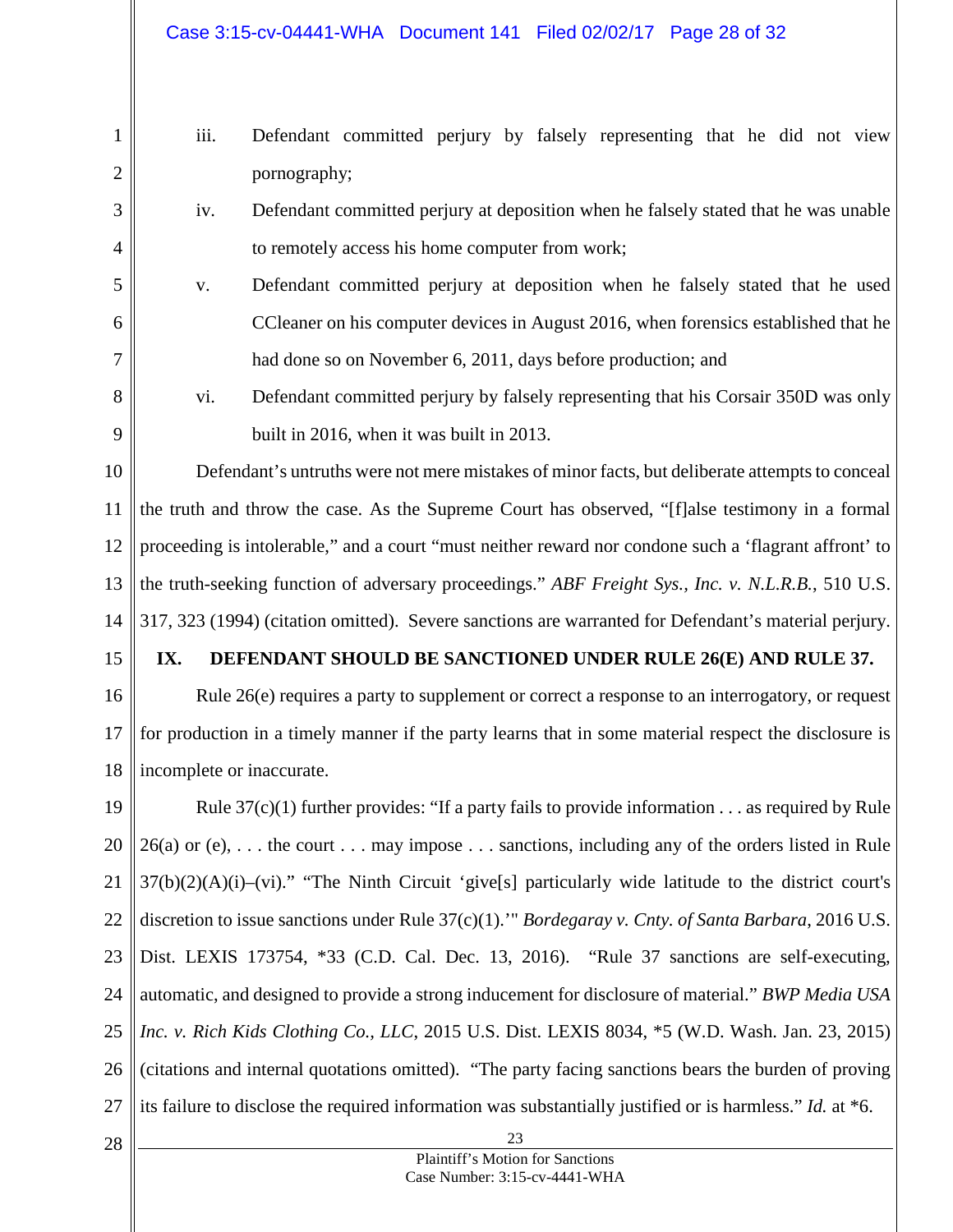1 2 3 4 5 6 In the case at hand, Defendant failed to "supplement or correct" his perjurious interrogatory statements and intentionally incomplete production responses. In his response to the First Set of Interrogatories, Defendant stated under penalty of perjury that he solely used one computer device from 2013 to 2016, an AMD A8-3870 processor, and solely turned over an Encase image of a "Solid State Drive" to Patrick Paige, Plaintiff's expert. *See Patrick Paige Expert Report dated October 26, 2016, ¶ 13, attached to the Declaration of Anthony Lupu as Exhibit "E."*

7 8 9 10 11 12 13 14 However, there were many more computer devices and hard drives that he used from 2013 to 2016, including the two (2) hard drives that Defendant admitted he used during the period of infringement - the "Western Digital 1 TB Hard Drive" and the "Family Spare Hard Drive." Further, Defendant admitted at deposition that he had at least multiple other computers during that time, including the HP Laptop; an AMD X4-970; a Corsair 600T; and a Corsair 350D. None of these devices were identified in Response to First Set of Interrogatories – but all of them should have been. And, none of the eight (8) hard drives that Defendant self-servingly claimed, without corroboration, that he disposed of were ever identified.

- 15
- 16

# <span id="page-28-0"></span>**X. GIVEN THE EGREGIOUS NATURE OF DEFENDANT'S ACTIONS, JUSTICE MERITS TERMINATING SANCTIONS**

17 18 19 20 21 22 23 24 25 26 Courts have the inherent power to impose default judgment when "'a party has engaged deliberately in deceptive practices that undermine the integrity of judicial proceedings…, has willfully deceived the court and engaged in conduct utterly inconsistent with the orderly administration of justice.'" *Alt. Recording Corp. v. Howell* 2008 U.S. Dist. LEXIS 113242 citing *[Leon](http://advance.lexis.com/api/document?collection=cases&id=urn:contentItem:4KXX-8900-0038-X0MS-00000-00&context=)  [v. IDX Sys. Corp.,](http://advance.lexis.com/api/document?collection=cases&id=urn:contentItem:4KXX-8900-0038-X0MS-00000-00&context=) [464 F.3d 951, 958 \(9th Cir. 2006\)](http://advance.lexis.com/api/document?collection=cases&id=urn:contentItem:4KXX-8900-0038-X0MS-00000-00&context=)* (quoting *[Anheuser-Busch, Inc. v. Natural](http://advance.lexis.com/api/document?collection=cases&id=urn:contentItem:3S4X-B4X0-001T-D44W-00000-00&context=)  [Beverage Distribs.,](http://advance.lexis.com/api/document?collection=cases&id=urn:contentItem:3S4X-B4X0-001T-D44W-00000-00&context=) [69 F.3d 337, 348 \(9th Cir. 1995\)\)](http://advance.lexis.com/api/document?collection=cases&id=urn:contentItem:3S4X-B4X0-001T-D44W-00000-00&context=)*. Factors to evaluate when considering default as a sanction include: "(1) the public's interest in expeditious resolution of litigation; (2) the court's need to manage its dockets; (3) the risk of prejudice to the party seeking sanctions; (4) the public policy favoring disposition of cases on their merits; and (5) the availability of less drastic sanctions." *Id.*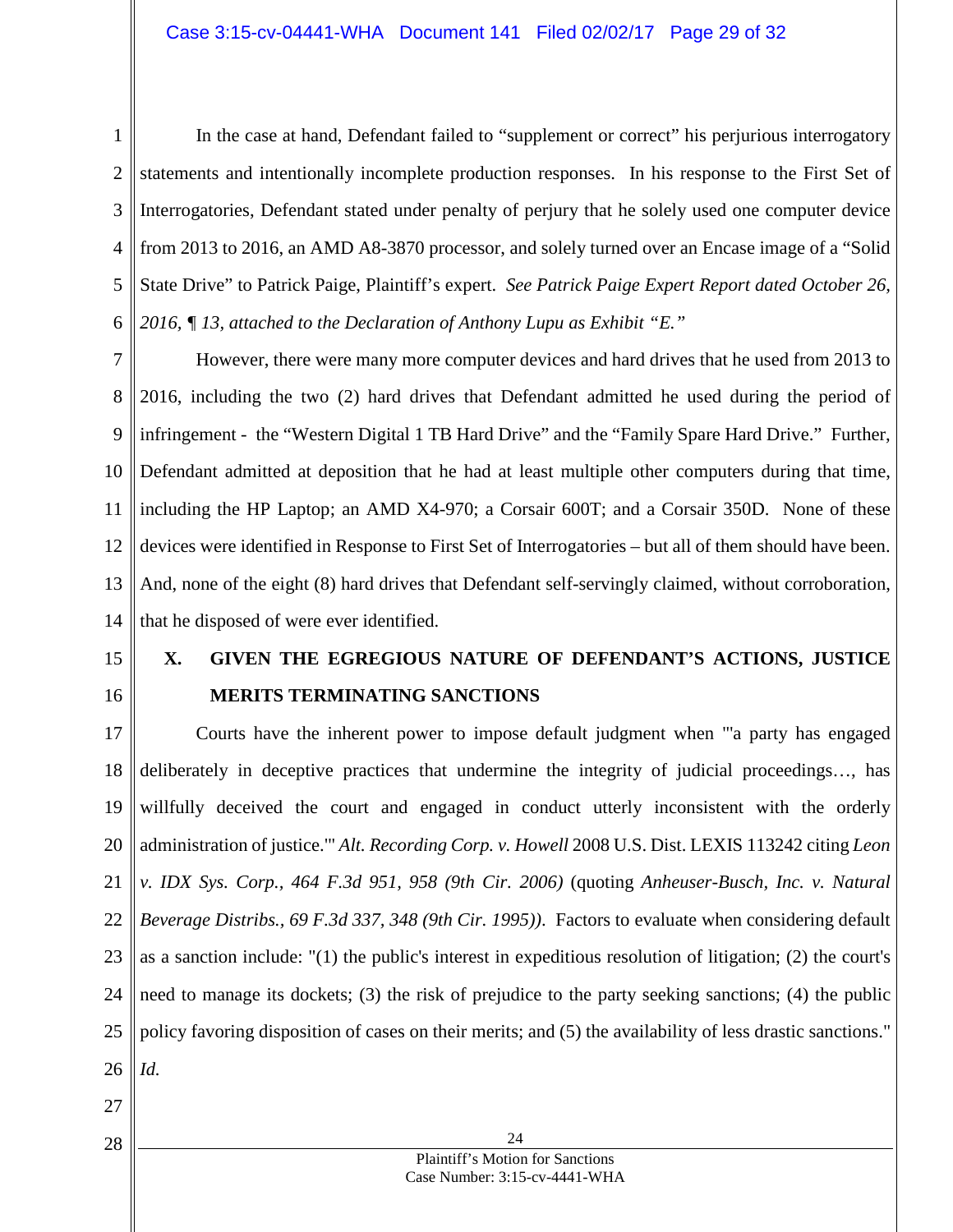#### Case 3:15-cv-04441-WHA Document 141 Filed 02/02/17 Page 30 of 32

1 2 3 4 5 6 7 8 9 10 In *Alt. Recording Corp. v. Howell*, a similar copyright infringement lawsuit, the defendant was accused of using a file-sharing program KaZaa to download and distribute copyrighted works. Defendant removed the file-sharing music program, "KaZaa," from his computer and deleted the content of a shared folder after receipt of notice of the lawsuit. Howell also downloaded a program called Aevita Wipe & Delete shortly after he filed his answer in this suit. Thereafter, in the middle of the discovery period, he used that program to permanently delete all traces of certain files on his computer. After taking these steps, Howell testified to facts that could not be disproved because he had destroyed the pertinent evidence. A forensic examination also showed that Howell had reinstalled his computer's operating system a few weeks after he had received their requests for copies of various files on his computer.

11 12 13 14 15 16 17 The Court imposed a default judgment sanction. In doing so, the Court found that "[i]t is entirely incredible that his systematic and pervasive destruction of every last bit of evidence pertaining to the claims against him was simply an effort to tidy up his computer… [t]he timing and character of Howell's actions show that they were deliberately calculated to conceal the truth and that he willfully destroyed evidence to deceive the court." *Id*. The Court also found that such a process undermined the judicial proceedings and without the evidence, the plaintiffs could not proceed with their case:

18 19 20 21 22 23 24 25 Howell's brazen destruction of evidence has wholly undermined the integrity of these judicial proceedings. The evidence that Howell destroyed could have been used to determine the origin of the music files, their locations on the hard drive, the settings and integrity of the KaZaA software, and many other relevant facts. Without these facts, the recording companies and the court are unable to examine the factual accuracy of Howell's defenses. The expert was only able to recover a handful of file references to the shared folder from the unallocated space on Howell's hard drive. That small fragment of data does not prove or disprove Howell's contention that the sound recordings were not in his shared folder. The recording companies' remaining evidence regarding the origin and locations of the sound files is tenuous and circumstantial. Howell's actions have made it impossible to decide this case on the merits. The prejudice to the court and to the recording companies is irretrievable.

26

The Court specifically determined that an "adverse inference" was insufficient: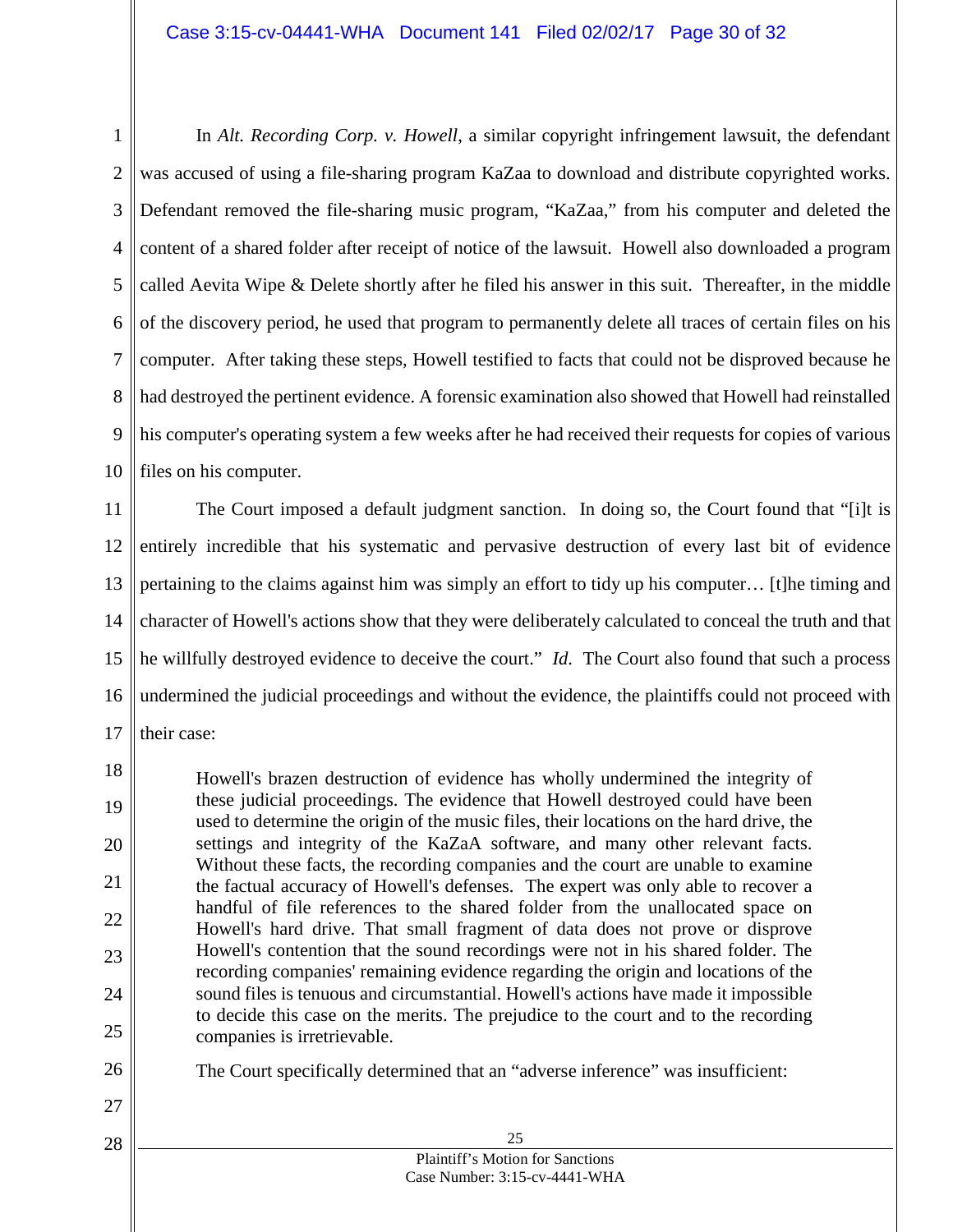#### Case 3:15-cv-04441-WHA Document 141 Filed 02/02/17 Page 31 of 32

It will not suffice to impose a presumption that the evidence lost was damaging to Howell. The evidence destroyed here was so central to the allegations in this case that imposing such a presumption would effectively establish his liability. Imposition of a default judgment is therefore the only appropriate sanction, both for its deterrent effect and to remedy the prejudice inflicted on the recording companies and on the court.

*Id*. (emphasis added).

In the case at hand, Defendant actions, while similar to that in *Howell*, are actually far more extensive and egregious – yet still are "so central to the allegations in this case that imposing such a presumption would effectively establish [Defendant's] liability." *Id*.

9 10 11 12 13 14 15 16 17 18 To summarize, Defendant (1) perjured himself in his discovery responses under oath; (2) used file destruction software to delete evidence on four hard drives; (3) reinstalled the entire operating system of two hard drives; (4) admittedly failed to produce two additional hard drives; (5) falsely represented under oath that one of his computers was not operational until 2016 (when forum posts established that he built it in 2013 - and thus, he never turned over any hard drives that he used from 2013 to 2016 on that computer); (6) Plaintiff's expert concluded that three additional computer devices were never turned over; (7) Defendant claims that he disposed of eight hard drives, most of which occurred in late 2015, but he has no proof supporting his self-serving claims; and finally (8) Defendant produced employment records during the time of infringement which, upon verification, contained a different time record than the records produced by his employer. Each of these violations goes to the heart of Plaintiff's claims.

19 20

1

2

3

4

5

6

7

8

#### <span id="page-30-0"></span>**XI. CONCLUSION**

21

22 23

24

- 25
- 26

 $\overline{a}$ 

28

For the foregoing reasons, Plaintiff respectfully requests entry of a terminating sanction in the

form of a default judgment against Defendant. To issue any lesser sanction than default would only

threaten the truth-seeking function of the litigation process because it would enable Defendant to

continue to attempt to perpetuate his fraud.<sup>[15](#page-30-1)</sup> Plaintiff invites the Court to schedule an evidentiary

<span id="page-30-1"></span><sup>27</sup> <sup>15</sup> Notwithstanding the foregoing, if for any reason the Court disagrees, Plaintiff respectfully request any appropriate lesser sanction.